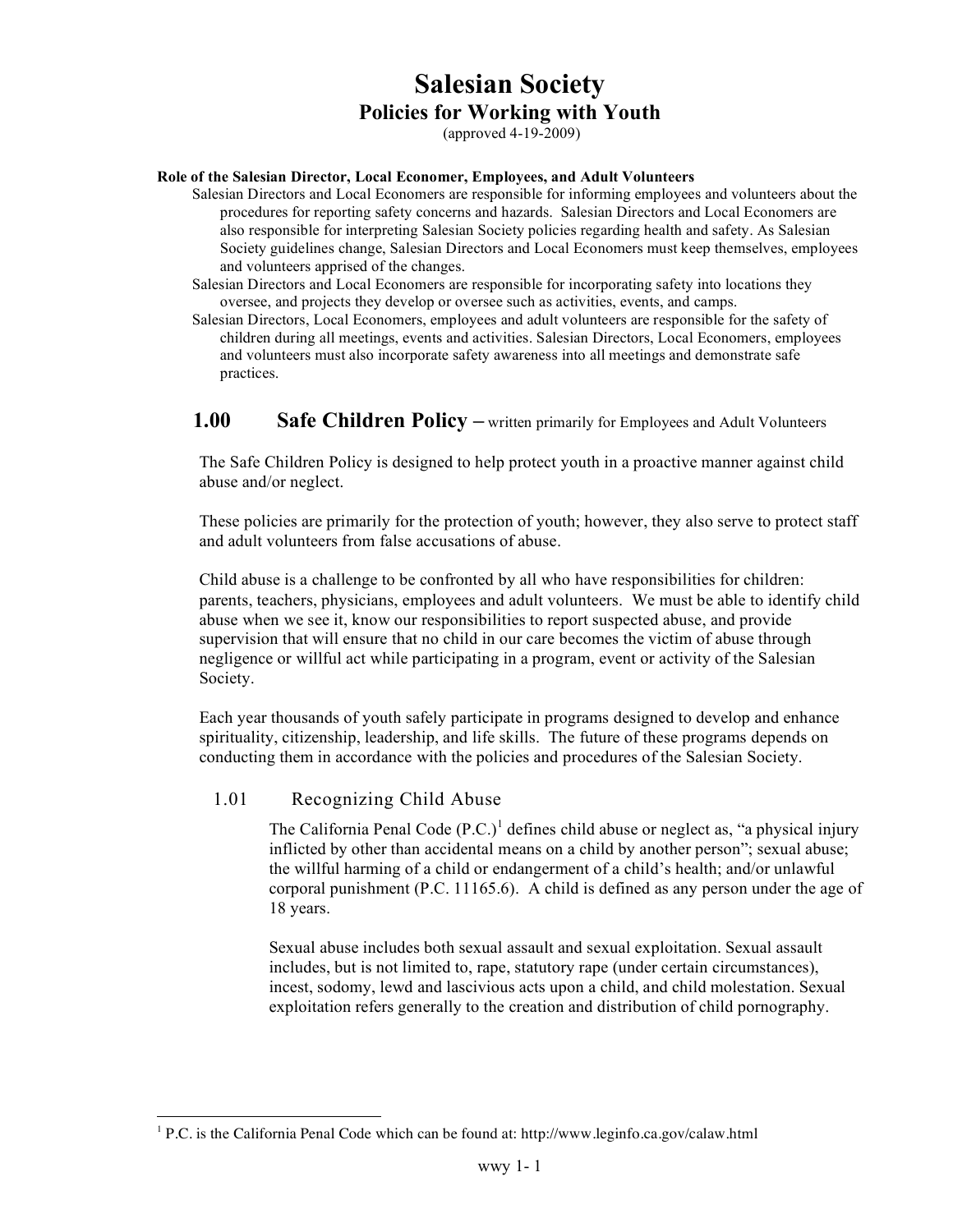#### 1.02 Definitions: There Are Four Major Types of Child Abuse

*i) Neglect* is failure to provide for a child's basic needs. Neglect can be physical, educational, or emotional. Note that sometimes, the cultural values and/or the economic level of a family can be contributing factors indicating the family's need for information and assistance. When a family fails to use available information and resources and the child's needs continue to be unmet, then further child welfare professional intervention may be required (P.C. 11165.2).

*ii) Physical abuse* is physical injury (ranging from minor bruises to severe fractures or death) as a result of punching, beating, kicking, biting, shaking, throwing, stabbing, choking, hitting, burning, or otherwise harming a child. These injuries are considered abuse regardless of whether the caretaker intended to hurt the child (P.C. 11165.6; 11165.3; 11165.4).

*iii) Sexual abuse or molestation* includes activities by a parent, caretaker (or other person); e.g., fondling a child's genitals, penetration, incest, rape, sodomy, indecent exposure, speaking inappropriately, and commercial exploitation through prostitution or the production of pornographic materials (P.C. 11165.1).

*iv) Emotional Abuse* is any pattern of behavior that impairs a child's emotional and/or mental development or sense of self-worth. This may include constant criticism, threats, shaming, or rejection, as well as withholding love, support, or guidance (P.C. 11166.05).

Please note that although any of the types may be found separately, they often occur together.

1.03 Preventive Actions to Protect Youth, Employees and Adult Volunteers The Salesian Society requires employees and adult volunteers to ensure a safe and secure environment which eliminates and prevents opportunities for abuse by providing good supervision, maintaining safe surroundings, and observing safety precautions.

#### 1.03A Leadership: A Minimum of Two Adults

Two appointed and certified adults are required to supervise all programs, events, and activities.

In general, no one-on-one interactions should occur in private. This includes between youth and adults or among youth. If personal discussions are needed, the discussions should be conducted in an area that is in view of other adults and youth.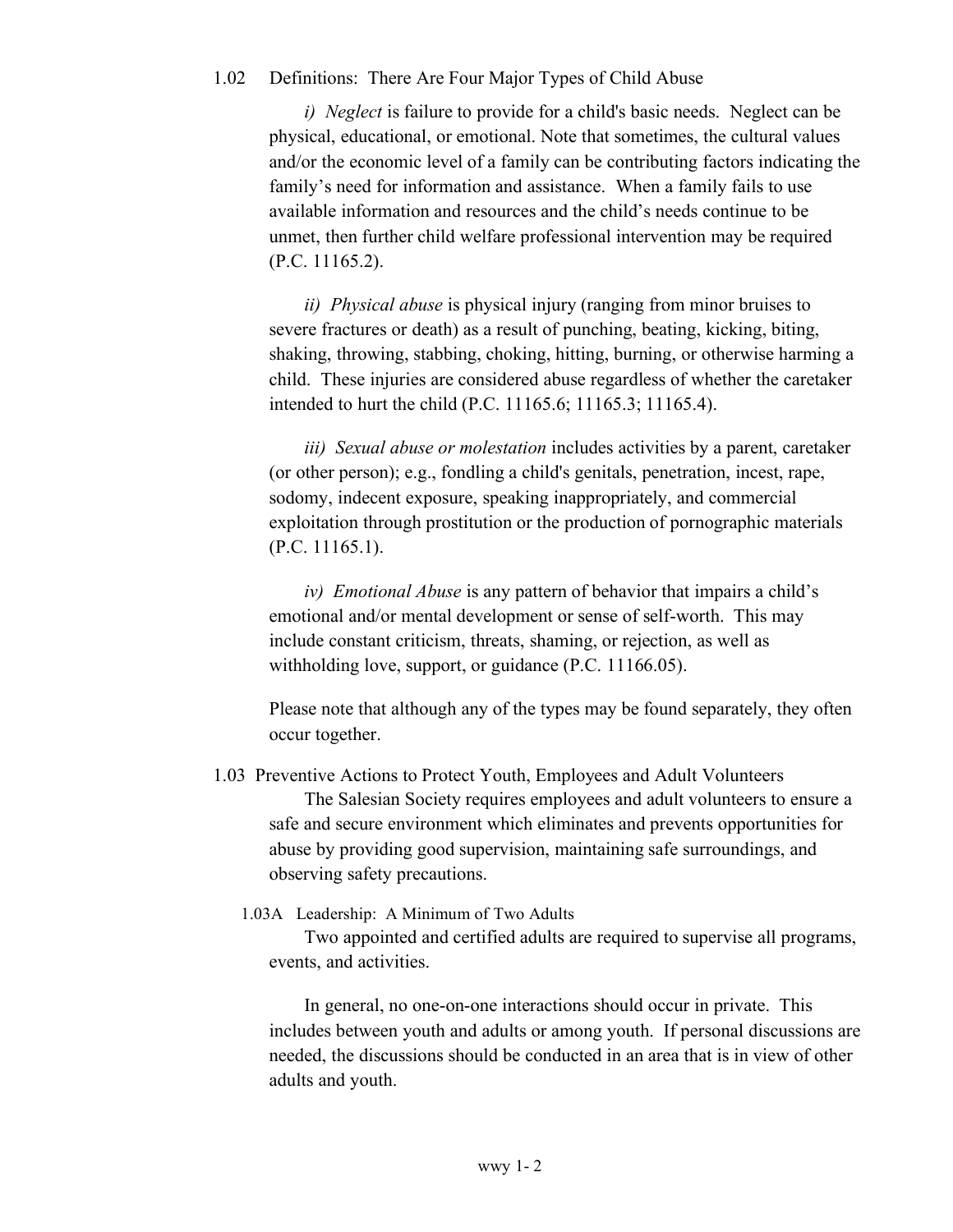When transporting youth, if two adults cannot be present in the vehicle, the alternative minimum required is one adult and two or more youth. An adult should not be alone with a youth (other than his/her own child) without the advance written permission of the youth's parents.

#### 1.03B Supervision of Youth

A youth is the responsibility of the employee or adult volunteer in charge of the meeting or event until a parent/guardian or responsible adult designated by the parent/guardian arrives. The youth must not be left unsupervised, transported without specific parental permission (except by law enforcement officials) or released to anyone not specifically authorized by the parent or legal guardian. If parents are late or do not arrive within half an hour of the scheduled ending time, and cannot be contacted, it will be necessary for the adult volunteer or staff person in charge to contact local law enforcement officials.

#### 1.03C Sleeping Facilities

There should be separate sleeping facilities for each gender.

Only adults of the same gender as the youth may supervise youth in the sleeping and restroom areas of an event.

No single youth is permitted to sleep in the room of an adult other than his/her own parent or guardian.

#### 1.03D Restrooms

It is strongly suggested that separate shower and bathroom facilities be provided for mixed-gender groups. When separate facilities are not available, separate times for male and female use should be scheduled and posted.

#### 1.03E Respect for an Individual's Privacy

Adults must respect the privacy of youth members in situations such as changing clothes and intrude only to the extent that health and safety require. Adults must protect their own privacy in similar situations.

#### 1.03F Youth Leader Training and Supervision

Youth leaders (Junior Counselors, Camp Staff, and other youth in leadership positions) will be trained as to what constitutes appropriate interaction during events and activities. Staff and/or appointed adult volunteers must monitor and guide the leadership techniques used by youth leaders.

#### 1.03G Constructive Discipline

Corporal punishment is never permitted. Positive techniques of guidance, including redirection, positive reinforcement, and encouragement rather than competition, comparison, and criticism must be used. Staff, adult volunteers,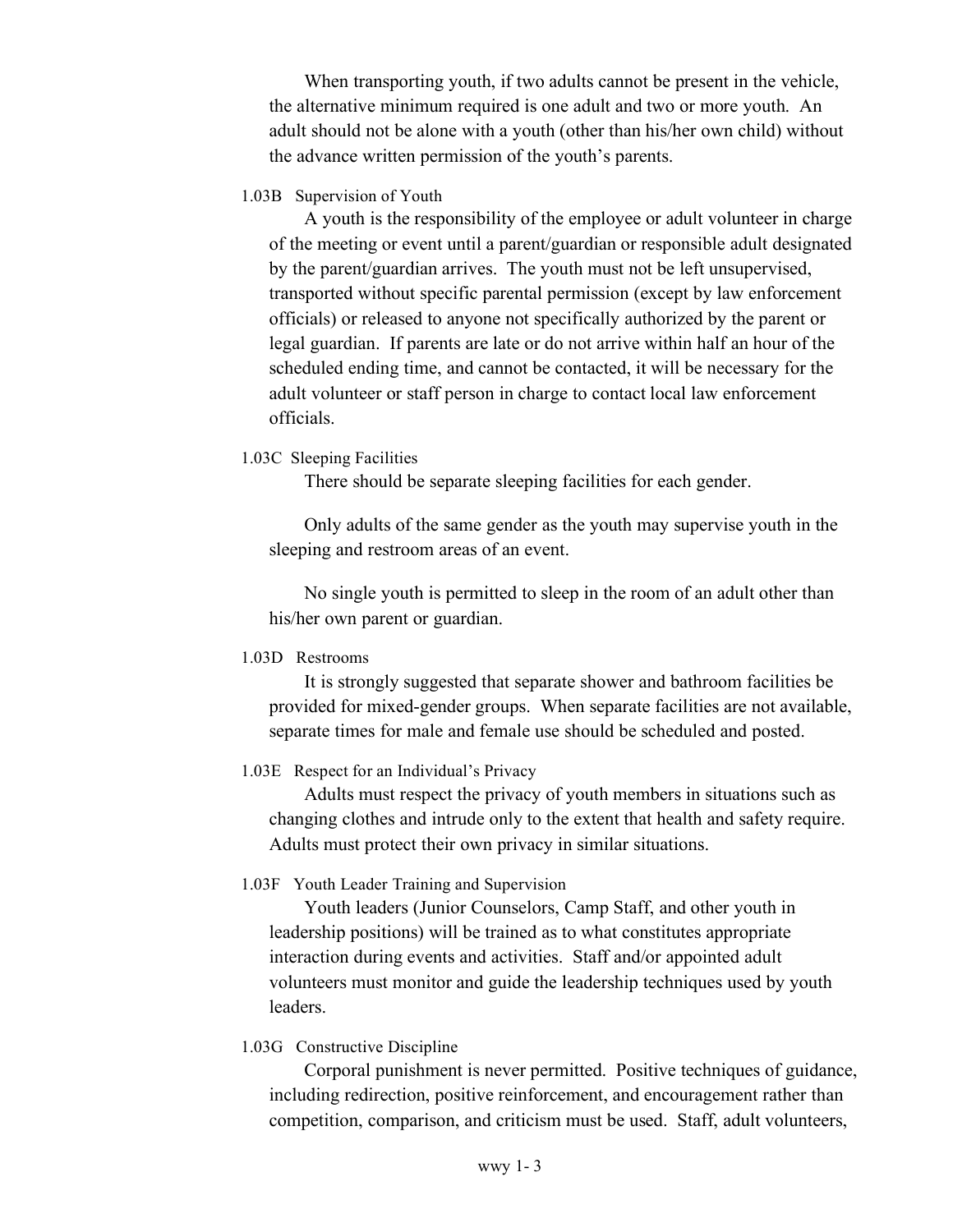and youth leaders will maintain age-appropriate behavior expectations and setup guidelines and environments that minimize the need for discipline.

#### 1.04 Reporting Suspected Child Abuse (P.C. 11164-11174.4)<sup>2</sup>

The primary reason for reporting child abuse and neglect is to protect the child from further abuse. By protecting the identified child, this may also protect other children. In addition to protecting the child, reporting child abuse can also provide help for the suspected abuser. Reporting child abuse can be a catalyst for change in the home environment and help lower the risk of abuse in the future.

#### 1.05 Who Must Report (P.C. 11165.7)

Mandated Reporters include a list of individuals who work in social services and with children. Examples of mandated reporters include: a teacher, an instructional aide, a child care custodian, a social worker, or a peace officer. These are examples of mandated reporters, a full list can be found in Penal Code 11165.7.

A childcare custodian includes an administrator or employee of a public or private youth center, youth recreation program, or youth organization. Also included is any administrator or employee of a public or private organization whose duties require direct contact and supervision of children and a licensee, an administrator, or an employee of a licensed community care or child day care facility. (P.C. 11165.7)

#### **If in doubt about whether you are a mandated reporter, the suggested course is to report if you suspect child abuse.**

#### 1.06 What to Report (P.C. 11165.1-11165.6)

It is required by law that mandated reporters report the following types of abuse:

- Physical abuse
- Sexual abuse
- Child exploitation, child pornography, and child prostitution
- Neglect

l

- Unlawful corporal punishment or injury
- Willfully harming or injuring or endangering a child

The main types of abuse are described in Section 1.82, above. In addition, mandated reporters must also report unlawful corporal punishment or the willful harming, injuring or endangering of a child. Unlawful corporal punishment or injury is defined as a situation where any person willfully inflicts upon any child any cruel or inhuman corporal punishment or injury resulting in a traumatic condition (P.C. 11165.4). Willful harming or injuring of a child or endangering the person or health of a child means a situation in which any person willfully causes or permits any child to suffer unjustifiable physical pain or mental

 $2^2$  P.C. is the California Penal Code, which can be found at: http://www.leginfo.ca.gov/calaw.html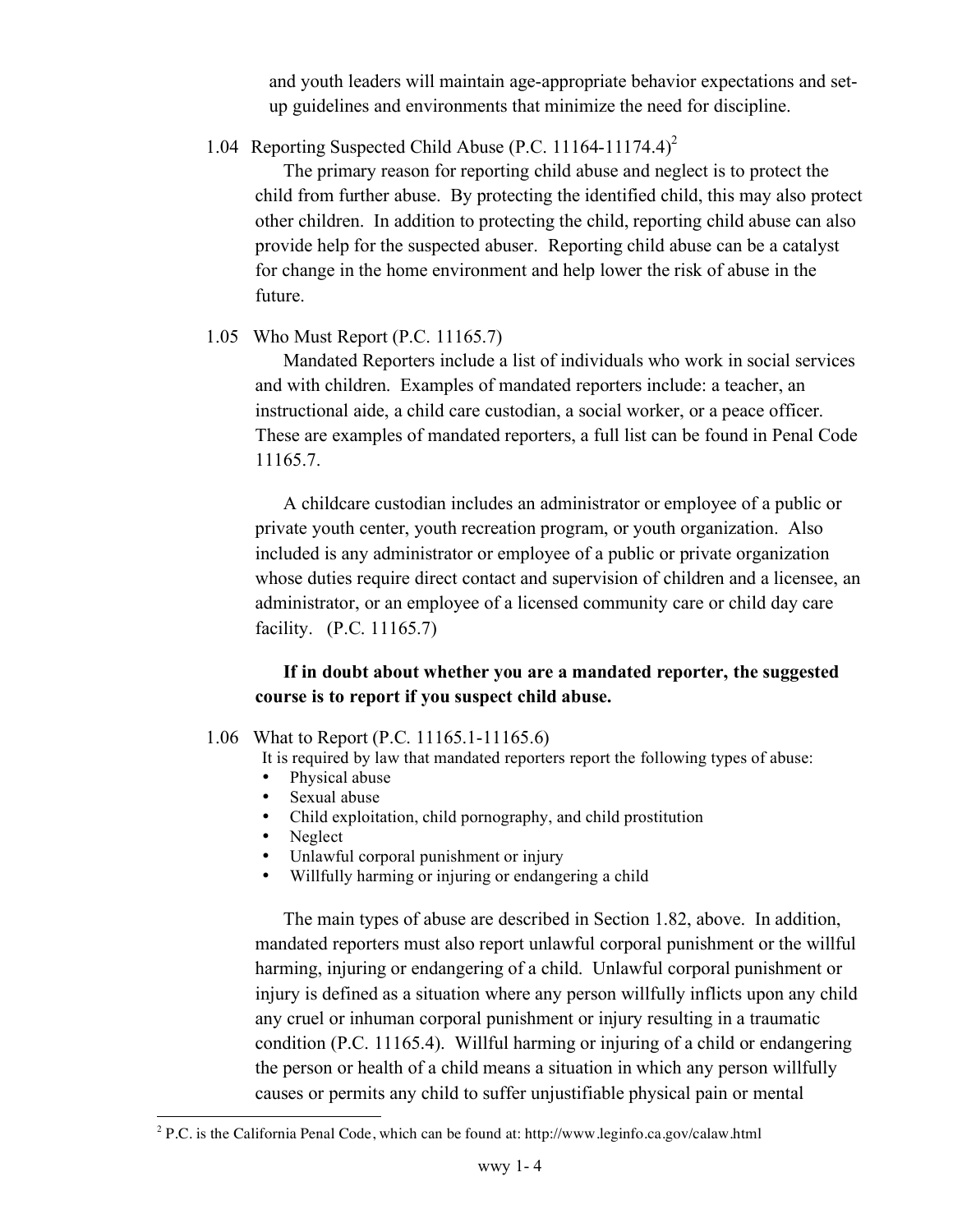suffering, or permits any child to be placed in a situation where his or her health is endangered (P.C. 11165.3).

#### 1.07 Optional Report (P.C. 11166.05)

Serious emotional damage and/or endangered emotional well-being are also defined as child abuse (P.C.11165.6), and suspicion of such may be reported. However, it is not required by law to be reported.

#### 1.08 When to Report (P.C. 11166)

Under the law, a mandated reporter is required to report child abuse if s/he "in his or her professional capacity, or within the scope of his or her employment has knowledge of, or observes a child whom the mandated reporter knows or reasonably suspects has been the victim of child abuse or neglect" (P.C. 11166[a].)

Therefore, as soon as a mandated reporter has knowledge of or observes a child whom s/he knows or reasonably suspects has been the victim of child abuse or neglect, that person must make a report with Child Protective Services.

Specifically, the person reporting should contact Child Protective Services immediately or as soon as practically possible by telephone. The person reporting the suspected abuse shall also prepare and send a written report thereof within 36 hours of receiving the information concerning the incident. (P.C. 11166[a].) (see Appendix wwy 1).

Mandatory reporting duties are the responsibility of the individual, and no supervisor or administrator may impede or inhibit the reporting duties. In addition, no person making such a report shall be subject to any sanction for making the report. Any supervisor or administrator who violates these rights of an individual to report is guilty of an infraction punishable by a fine not to exceed five thousand dollars (\$5,000) (P.C. 11166.01).

#### 1.09 Reporting Procedures (P.C. 11167)

Note: this section only covers procedures for making an official report to authorities. Please also see section E in the "Working With Youth" Document, page wwy 3-7 for additional reporting procedures.

A mandatory reporter who has knowledge of known or suspected child abuse is responsible for reporting the matter to the Child Protective Services. The report must be made by telephone immediately and in writing within 36 hours of receiving the information concerning the incident.

The report must contain the following information:

- 1. Name of person making report.
- 2. Name of the child.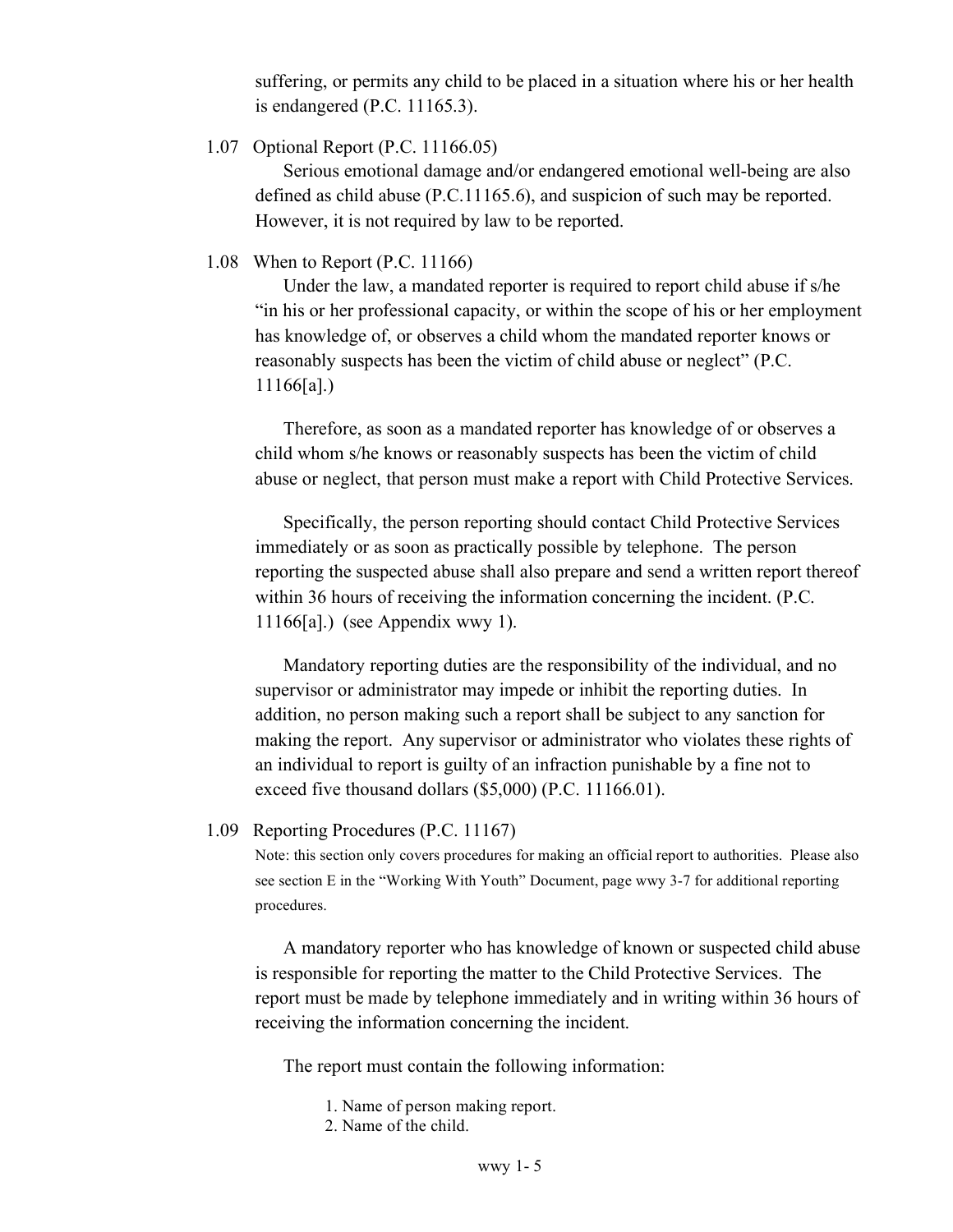- 3. Current address of child.
- 4. Nature and extent of injury.
- 5. Any additional information requested by the Child Protective Services.

The report shall be made to any police department or sheriff's department. Reports can be made to the county probation department, if it has been designated by the county to receive mandated reports, or the county welfare department (P.C. 11165.9) (see Appendix wwy 1).

Care should be exercised in how the report is made. Report only the specific facts that have been observed. Do not offer any conclusion as to whether or not child abuse has occurred. Additionally, do not personally investigate allegations of child abuse; instead, refer them directly to the appropriate agency.

Under California law, reports of child abuse are confidential. If a volunteer or other concerned party approaches you, other than the Child Protective Services or Police Department, please make the following statement:

*I am a mandated reporter, and California law clearly states that I cannot discuss any of the information on a suspected child abuse report, including who made the report. If I discuss any information on a report with you, it is a misdemeanor crime. If you feel a suspected child abuse report was made in error, you may contact the agency which is investigating the report and direct all your questions to them* (P.C. 11167.5[a].).

1.09A Multiple Reporters (P.C. 11166[f])

- When there are two or more mandated reporters who share knowledge of a known or suspected instance of child abuse, one person may be selected, by mutual agreement, to report by phone.
- In addition, a single report may be written and signed for the group by the designated member. If that member fails to report, any other member of the group who has knowledge of this failure has the responsibility to file the report.
- When two or more persons, one of whom is mandated to report, have suspicion of child abuse, the individual with the reporting obligation shall make the appropriate notifications.

1.09B Failure to Make a Report (P.C. 11166[b])

A mandated reporter who fails to make a required report of known or reasonably suspected child abuse or neglect is guilty of a misdemeanor punishable by up to six months in jail and/or by a \$1,000 fine. (P.C. 11166(b), 1.09C Immunity, P.C. 11172(c).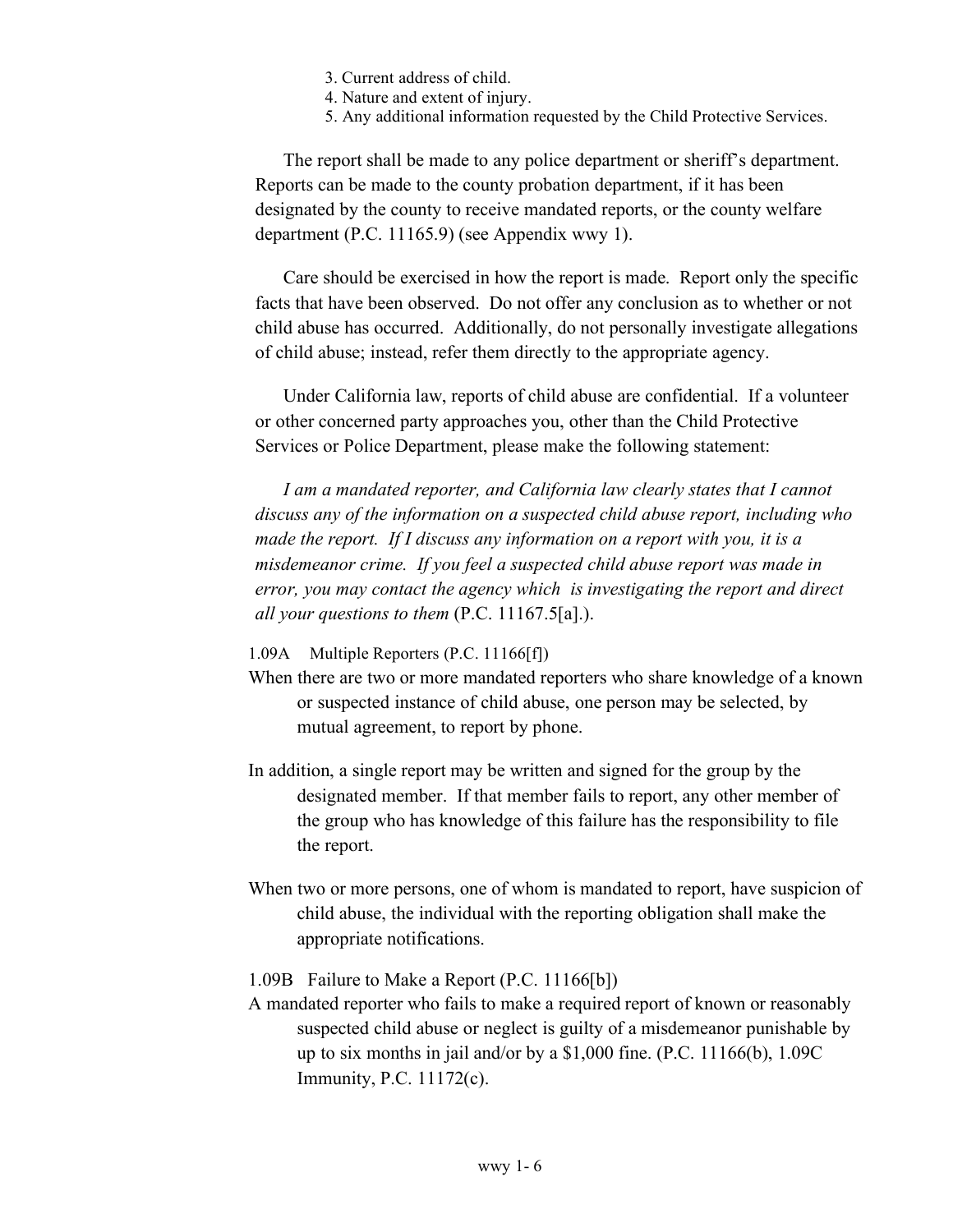- No mandated reporter who reports a known or suspected instance of child abuse shall be civilly or criminally liable for any report required or authorized by the California Penal Code. No person who is required to file a report pursuant to the Penal Code, nor any person taking photographs at the child care custodian's direction, shall incur any civil or criminal liability for taking photographs of a suspected victim of child abuse without parental consent or for disseminating the photographs with the report to the Child Protective Agency.
- Any other person, including an adult volunteer, reporting a known or suspected instance of child abuse shall not incur civil or criminal liability as a result of any report authorized by the California Penal Code, unless it can be proven that a false report was made and the person knew that the report was false or was made with reckless disregard of the truth or falsity of the report. Any such person who makes a report of child abuse known to be false or with reckless disregard of the truth or falsity of the report is liable for any damages caused.

1.09D A Volunteers' Responsibility to Report (PC 11165.7[b])

- The Penal Code states that volunteers in any public or private organization who supervise children or have direct contact with them are to be provided training by the agency staff or other qualified personnel on how to identify and report child abuse or neglect.
- If an adult volunteer suspects child abuse or neglect he/she can notify Child Protection Services or local law enforcement agencies directly. In addition, the local director should be notified to ensure the safety of other youth.
- 1.10 Training and Awareness of Child Abuse Reporting Procedures (P.C. 11166.5[a]) Training in the duties imposed by this policy and the California Penal Code shall include training for employees and adult volunteers in identifying and reporting child abuse.

Any employee who enters into employment on or after January 1, 1985 and who has responsibility for a youth program, shall be provided with copies of this policy, as well as links to Penal Code provisions 11165 through 11172; and shall, as a condition of employment, sign a statement that he or she has knowledge of the provisions of California Penal Code Sections 11165 through 11172, as set out in this policy, and will comply with the reporting provision.

The Salesian Society Office shall include this statement for signature in the employment information packet, ensure that employees sign the form, and retain the signed form in the employee's personal files (see Appendix wwy 2).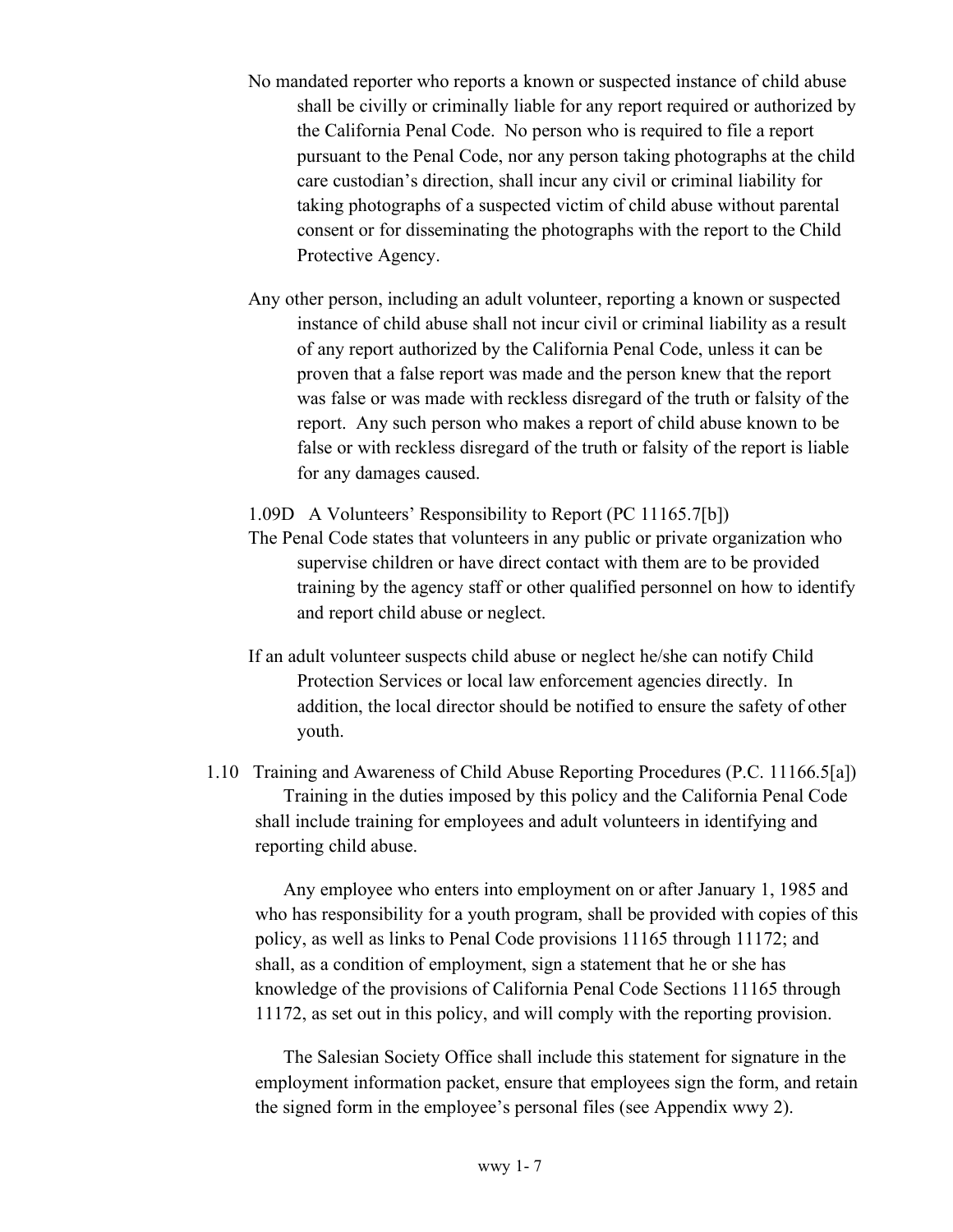### **Salesian Society Policies for Working With Youth**

Employees and Adult Volunteers (approved 4-19-2009)

#### **Role of the Salesian Director, Local Economer, Employees, and Adult Volunteers**

- Salesian Directors and Local Economers are responsible for informing employees and volunteers about the procedures for reporting safety concerns and hazards. Salesian Directors and Local Economers are also responsible for interpreting Salesian Society policies regarding health and safety. As Salesian Society guidelines change, Salesian Directors and Local Economers must keep themselves, employees and volunteers apprised of the changes.
- Salesian Directors and Local Economers are responsible for incorporating safety into locations they oversee, and projects they develop or oversee such as activities, events, and camps.
- Salesian Directors, Local Economers, employees and adult volunteers are responsible for the safety of children during all meetings, events and activities. Salesian Directors, Local Economers, employees and volunteers must also incorporate safety awareness into all meetings and demonstrate safe practices.

#### **2.00 Alcohol, Drugs, and Tobacco**

Note: this policy does not apply to prescription medications used according to a physician's directions.

- 2.01 Employees and volunteers shall not consume or be under the influence of alcohol, illegal drugs, or alcohol while performing their duties.
- 2.02 No employee or adult volunteer will allow alcohol, use of illegal drugs or tobacco at any youth program, activity or event.
- 2.03 Youth programs, activities, and events are conducted under tobacco-free conditions.
- 2.04 Non-Youth events and Alcohol

The following policy is to be followed when youth are participating in non-youth events and activities:

- a) Youth shall not handle, or in any way come in contact with alcoholic beverages, and shall be supervised while in the vicinity or area in which alcohol is present, whether as a participant, attendee, or server, and shall remain out of the area when the activity is completed.
- b) There must be adequate (at least 1 adult for every 4 youth), certified employees and adult volunteers on hand at the event. Adequate assigned supervision is also defined as a certified employee or adult volunteer age 21 or older. The assigned employee or adult volunteer shall not consume alcoholic beverages while supervising youth.
- c) The assigned employee or adult volunteer shall accept the responsibility of supervising youth who could potentially come into contact with alcoholic beverages.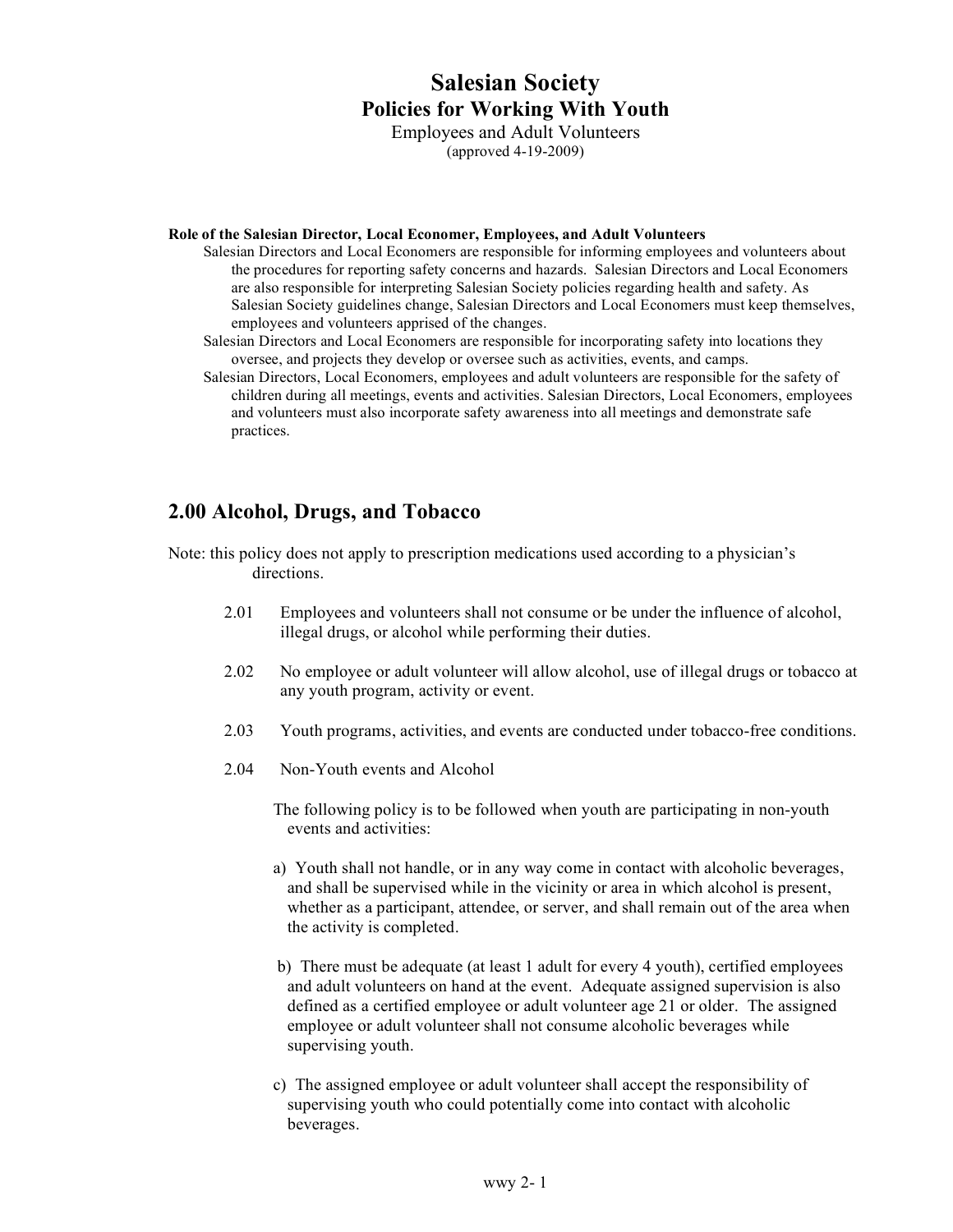- d) Employees or adult volunteers shall be responsible for clearing the tables and/or service of all alcoholic beverages.
- e) It is the responsibility of the Salesian Director or Local Economer to ensure that the assigned employees or volunteers understand this policy. Adherence to the policy shall be required at any function where alcoholic beverages are served and youth are in attendance.
- f) Youth, employees and adult volunteers violating this policy may face disciplinary action.

#### **2.20 Transporting Youth**

- 2.21 Salesian Directors and Local Economers are responsible for notifying employees and adult volunteers that they must comply with vehicular laws and regulations. This can be accomplished through newsletters, orientation meetings, and workshops.
- 2.22 Any employee or adult volunteer acting in an official capacity must follow California driving regulations and comply with all of the following standards.
- 2.23 Employees and adult volunteers who transport youth must be 21 years of age or older.
- 2.24 If driving a vehicle insured by the Salesian Society:
	- i) Employees and adult volunteers must complete the MVR process with the Province Office and be cleared to perform this function,
	- ii) Have a valid California driver's license for vehicles to be driven,
	- iii) Have completed the fingerprint screening process with the Salesian Society.
- 2.25 If driving a personal vehicle:
	- i) Employees and adult volunteers must complete the MVR process with the Province Office and be cleared to perform this function by:
	- ii) Having a valid California driver's license for vehicles to be driven,
	- iii) Have on file the appropriate form to drive a personal vehicle,
	- iii) Have car insurance as required by the state of California, and provide the Province Office with proof of this insurance,
	- iv) Use a safe operating vehicle, and
	- v) Have seat belts for each passenger.
- 2.26 When transporting youth, if two adults cannot be present in the vehicle, the alternative minimum required is one adult and two or more youth per vehicle. An adult should not be alone with one young person (other than his/her own child) without the advance written permission of the youth's parents.
- 2.27 Employees and adult volunteers who are transporting youth are encouraged to carry a first aid kit, and emergency accessories such as: reflectors, fire extinguishers, or other supplies, such as shovels and blankets, necessary for adverse weather conditions.
- 2.28 Employees and adult volunteers must have current permission forms and medical treatment forms signed with the original signature of the parent or guardian, and have phone access to a parent or guardian of each participating youth before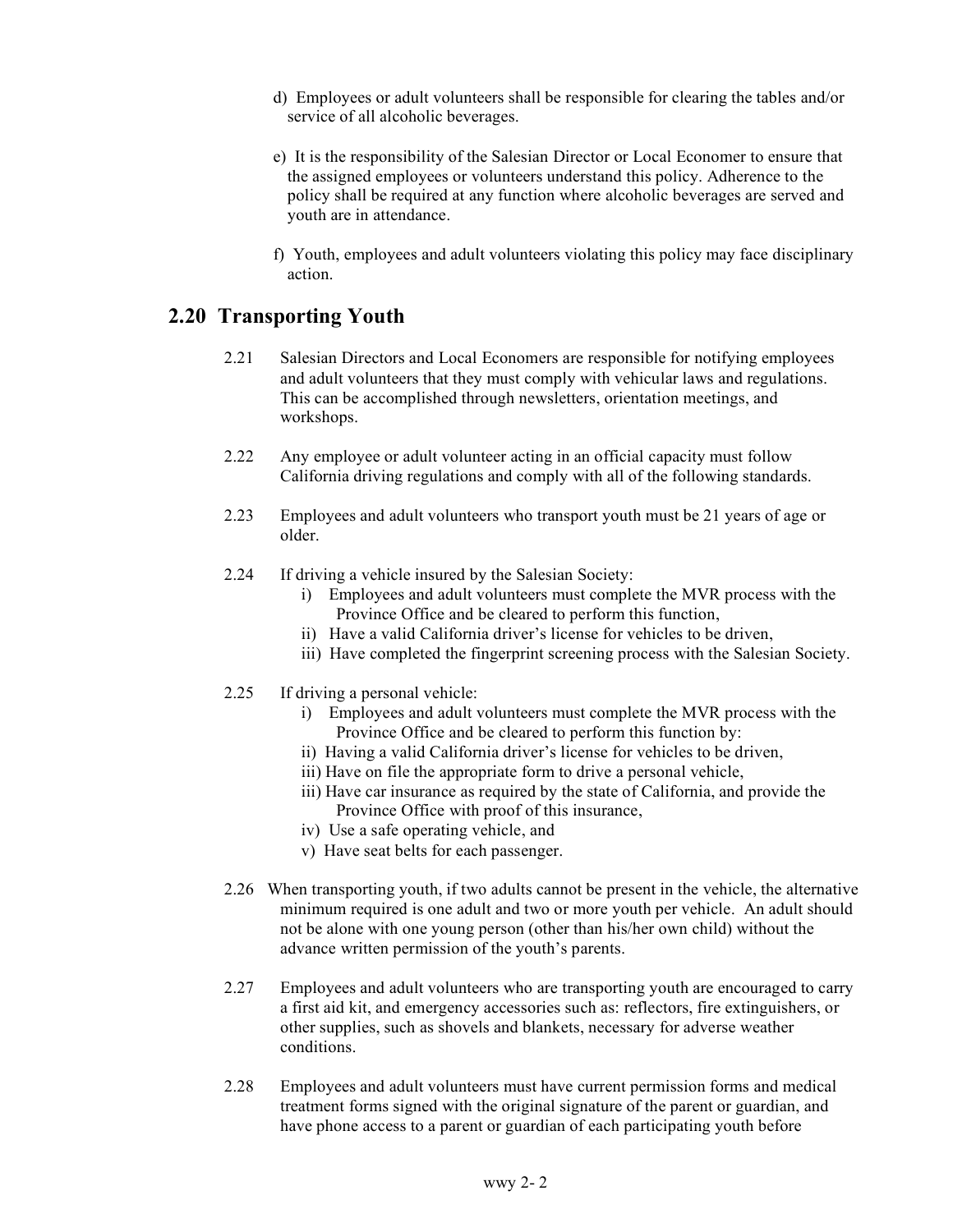transporting them in personal or Province insured vehicles to any activity or event. This is not required for routine car-pooling of youth to and from regular activities (See Appendix wwy 3).

2.29 Riding in Back of Pickup Trucks-- Passengers riding in the back of a pickup or flatbed motor truck must be secured with a restraint system, which meets or exceeds motor vehicle safety requirements.

#### **2.30 Machinery**

Employees or adult volunteers are responsible for operating or supervising the operation of machinery, vehicles, and other equipment, by youth in a responsible manner.

#### **2.40 Meeting Place**

Meetings, events and activities are often held in centers, homes, schools, churches and public buildings. Employees and adult volunteers in charge should know what to do in case of an accident. Emergency phone numbers should be available. The location of the nearest phone should be known. The location of fire extinguishers and fire alarms should be noted.

#### **2.50 Emergency Medical Treatment**

- 2.51 Employees and adult volunteers in charge must be able to reach the parents or guardians of all youth participating in the activity, or can produce a medical treatment form signed by the parents and/or guardians.
- 2.52 For any trip, an accompanying employee or adult volunteer must have a medical treatment form for each youth, with original signatures, in his or her possession.

#### **2.60 Photo Release**

The Salesian Society periodically uses photographs of youth, employees and adult volunteers for local, state, or international publicity. A release form must be signed by the employee, adult volunteer or the parent or guardian of a youth. This release allows for and assigns unlimited permission to copyright and use, publish, and republish for purposes of advertising, public relations, trade, or any other lawful use, information about them and reproduction of their likeness (photographic or otherwise) and their voice, whether or not related to any affiliation with the Salesian Society, with or without their name. Individuals participating in short term activities should complete a photo release form if publicity or program pictures are taken. (See Appendix wwy 4).

#### **2.70 Food Policy**

Many locations use food related activities for fundraisers, recognition events, project activities, or other programmatic functions. In planning these activities, careful attention must be given to nutrition, health, and food safety.

- 1.71 If food is to be served as part of an official activity, the food preparation and service must be in compliance with all local (city and county) health department rules and state law. In addition, it is imperative that all rules and regulations governing food service activities be observed, including securing appropriate permits.
- 1.72 In use of prepackaged foods, the manufacturer assumes the legal responsibility for the product.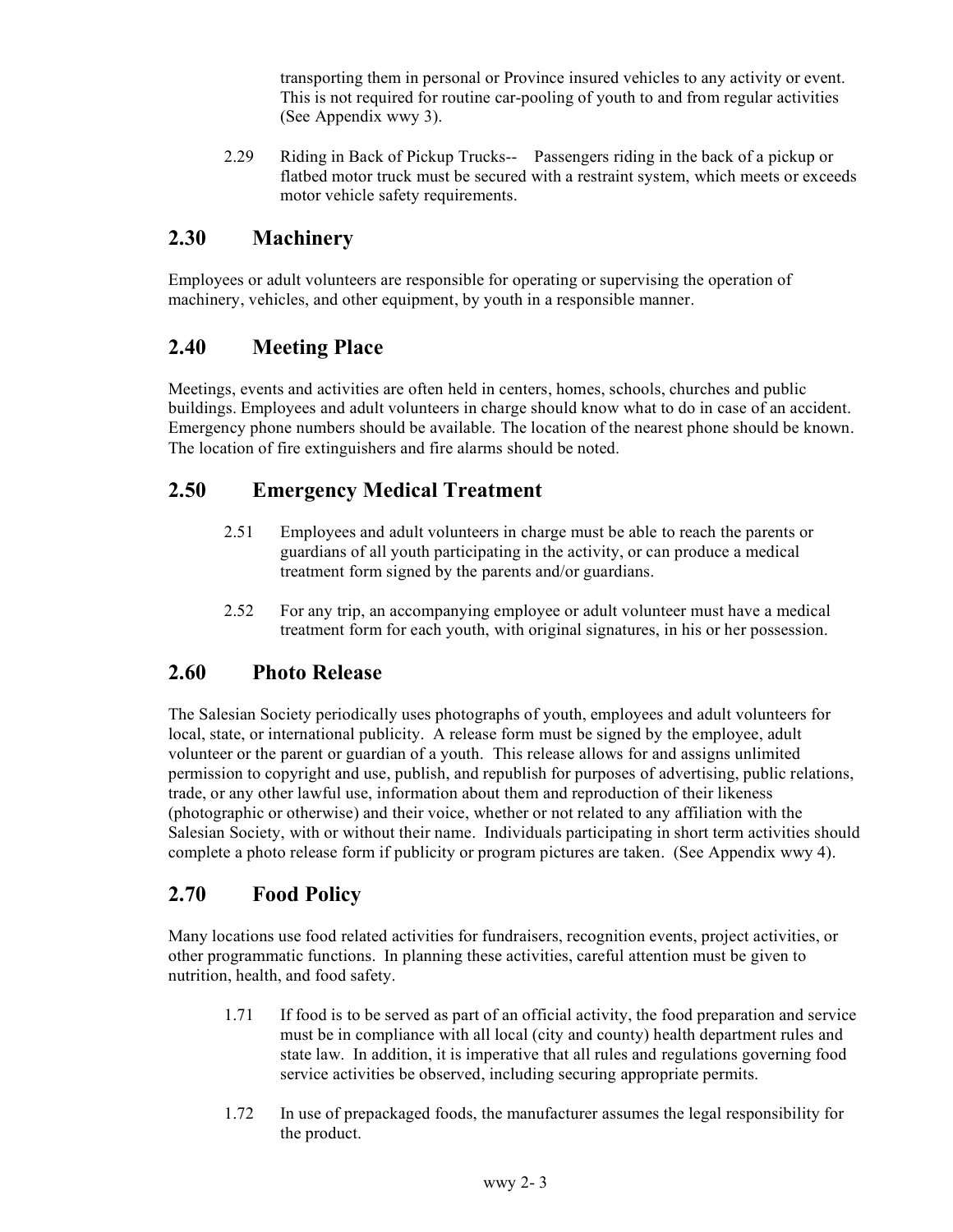l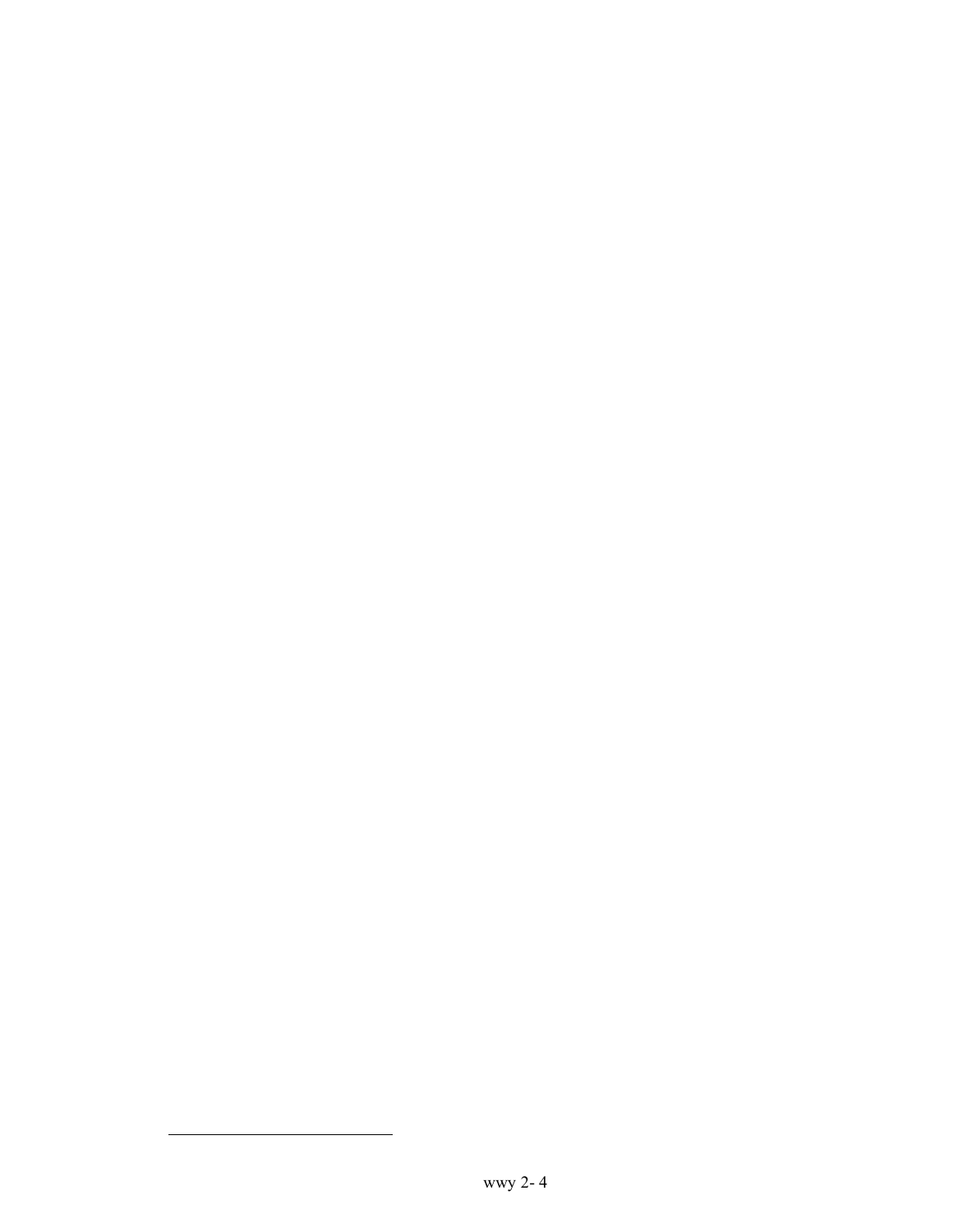#### **Salesian Society Working with Youth**

*A handbook with practical applications and guidelines for creating safe environments and safe boundaries in Salesian Presences.*

> *for Salesians and their collaborators* (adapted from the SUE document)

#### **Introduction**

Don Bosco left his Salesians and their collaborators a method of education called the PREVENTIVE SYSTEM. In terms of its effectiveness it's hard to come up with something better for the young people of today. It works because it helps young people by *preventing* them from having problems.

While the rewards of the Preventive System are great, the required effort is also great and sometimes requires a generosity that can be tiring. Those responsible for educating in the Salesian way are called *assistants* not supervisors. The word "assistant" describes what we all want to do. We want to help the young people become the one God meant them to be. We want to be there when the time comes for them to be guided. We want to make sure situations don't develop into problems that can be prevented because we are present.

Presence is the essence of the PREVENTIVE SYSTEM. We are not going to be witnesses of what takes place, but part of what takes place. We are meant to be actively present. We are interested in what the young people are interested in. Our presence shows them that someone cares. Our caring reminds them that they are lovable. This is a very noble task we undertake. Don Bosco told his Salesians that it is not enough for the young to be loved. They must know that they are loved. **(What does this mean?)**

The guidelines and practical applications that follow are meant to allow love to be felt without distorting it and making it something that is selfish and hurtful.

Recent experiences in the Church and society have shown us what happens when love gets distorted. Mistakes that have been made in the past are only now coming to light. Reflection enables us to realize that in many cases others were not watching for the warning signs that precede some of these acts. We also understand that many times thoughtless indiscretions on the part of some were the causes of many uncomfortable situations. Now we understand that we need the support of one another as we undertake the noble task of educating the young. Experts have been able to develop "do's" and "don't's" for us. All the lists in the world, however, will not help us if we don't commit ourselves to living a chaste life, using our common sense and having a personal sense of responsibility as a caregiver in foreseeing what can happen when certain things are done or not done.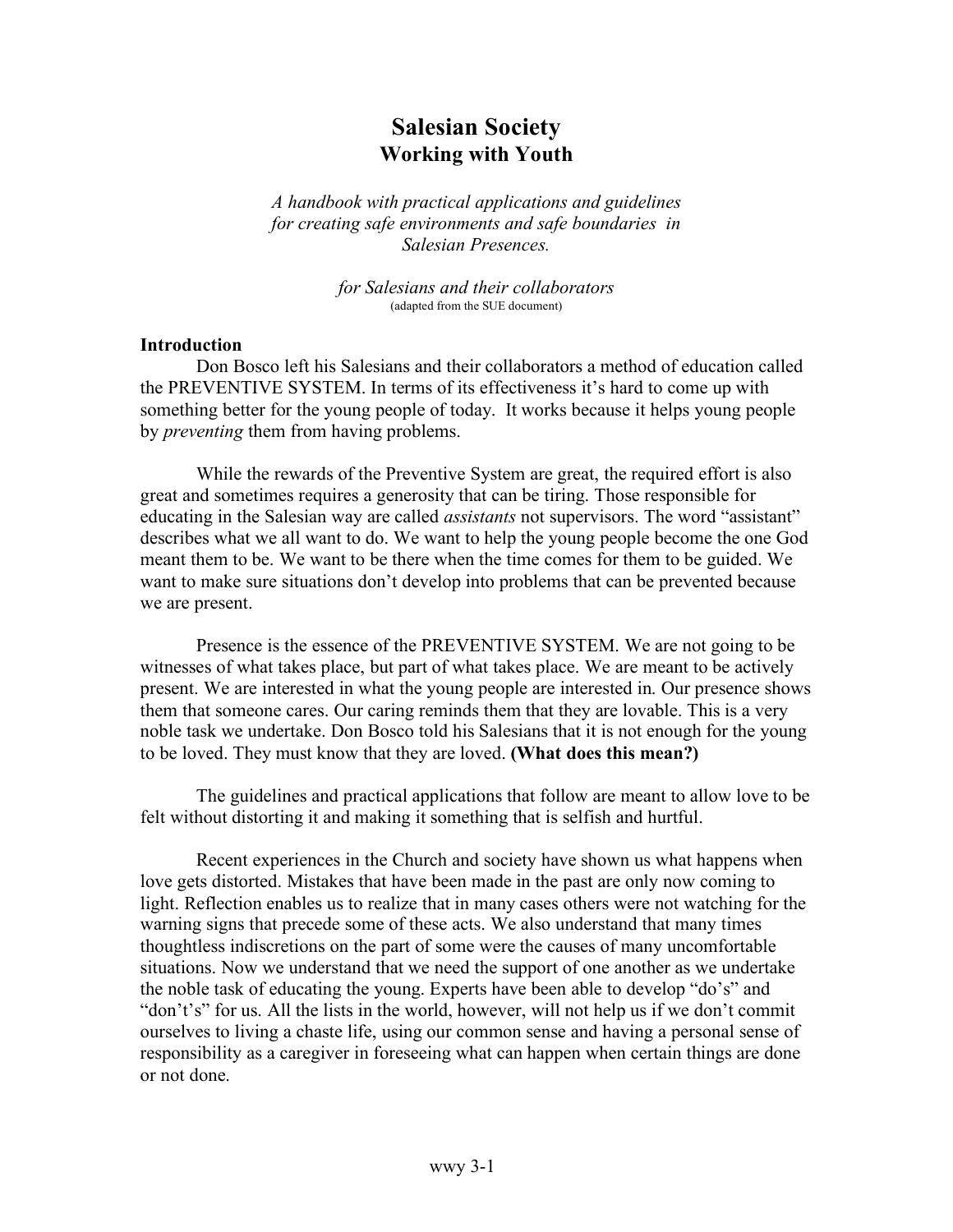#### **A. Assistance**

By using the PREVENTIVE SYSTEM of Don Bosco, we can avoid any implications of child abuse at Salesian presences in the Province. Salesian assistance involves being constantly present to our young people in a loving and responsible way. However, this does not excuse us from setting boundaries, being responsible for our actions, and being accountable to administrators, supervisors, and the people we serve.

Don Bosco wanted his assistants to be friendly, responsible, sacrificial, firm when necessary, and lively. He never wanted them to be merely policing.

We all need to attend to the general safety and well being of all the young people we work with. Here are some things that you might find helpful in dealing with the young as an assistant in a Salesian environment.

- 1. Avoid favoritism.
- 2. Be careful of your language. Nicknames shouldn't be started by us. Even the most innocent remarks that everyone laughs at can be harmful.
- 3. Correct and challenge suggestive language.
- 4. During activities remain in as public a place as possible. Sometimes even private conversations can be in public. If you counsel someone, make sure there's a window in any office you counsel in. Have time limits for counseling sessions.
- 5. Use affirmation and praise often.
- 6. Use incentives to get things done, not threats.
- 7. Position yourself where you can see all that is going on. (**Keep eye on children but also brothers/other staff)**
- 8. Choose a favorable time to reprimand. Do it gently at the time of the infraction. Then later on you can take time to be more serious and reasonable. **(maybe rephrase second sentence)**
- 9. Keep punishments to a minimum and proportionate to the offense. This is the best way to learn from mistakes.
- 10. Don't scream at people. You lose credibility at that point.
- 11. Acting out of kindness and concern does far more good than acting from a position of power.
- 12. Remember that we want to set up an environment where people are going to do the right thing because it is expected.
- 13. Start every day with a clean slate with the people who frustrated you the day before. Forgiveness is essential for a person's self confidence.
- 14. Be reasonable. Explain as many things as you can. Demands must be able to be carried out.
- 15. Religion and faith are part of our system. Do not be afraid to be a witness to your beliefs.
- 16. Take care of yourself. A balanced and steady assistant soothes those who do not know how to control themselves.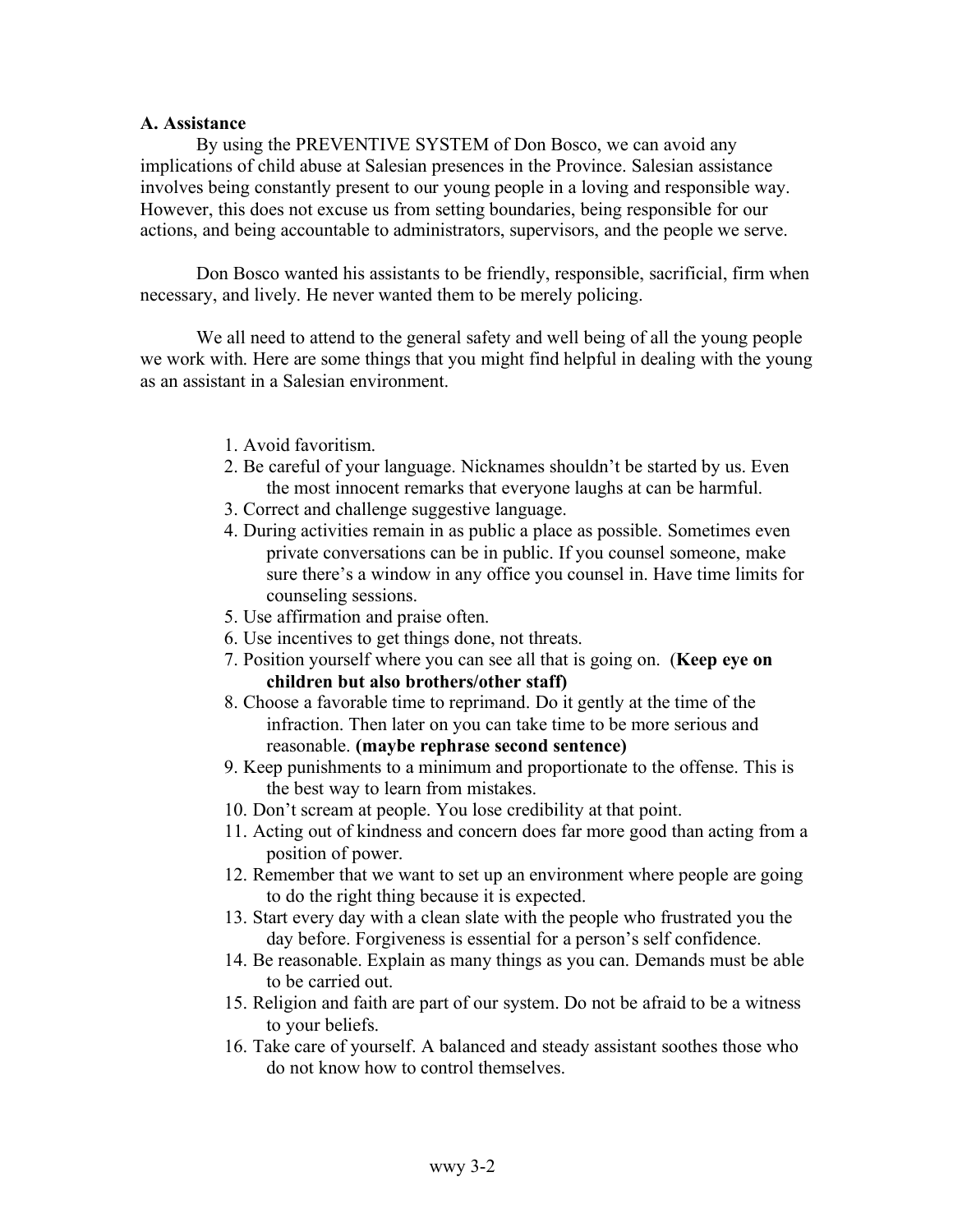Other suggestions:

- Pay attention when you find yourself playing favorites, wanting to give gifts or looking forward to seeing someone
- The religous path in life is not easy, get support and talk about the stresses of religious life.
- Heal yourself so you can better help others.

#### **B. Showing Affection**

Oftentimes we have been advised to refrain from touching the young in any way in order to avoid making any mistakes. We are involved in a great enterprise in caring for the young. It has its dangers, but we can act like robots and seem inhuman if we are afraid to "reach out and touch someone" once in awhile. The following lists may be helpful as we strike a happy medium in this area. There are appropriate and inappropriate ways of showing affection through touch.

#### **Appropriate**

- Asking permission before touching (???)
- Hugs  $(?)$ ?
- Pats on the shoulder or back (???)
- Hand-shakes
- "High-fives" and hand slapping
- Verbal praise
- Touching hands, shoulders, and arms
- Arms around shoulders
- Holding hands during prayer or when a person is upset
- Holding hands while walking with small children
- Sitting close (how close?) to small children
- Kneeling or bending down for hugs with a small child
- Holding or picking up children 3 years old and younger

#### Inappropriate

- Any form of unwanted affection
- Full frontal hugs or "bear hugs"
- Touching bottoms, chests, or genital areas
- Laying down or sleeping beside minors
- Massages
- Patting children on the thigh, knee or leg
- Tickling or wrestling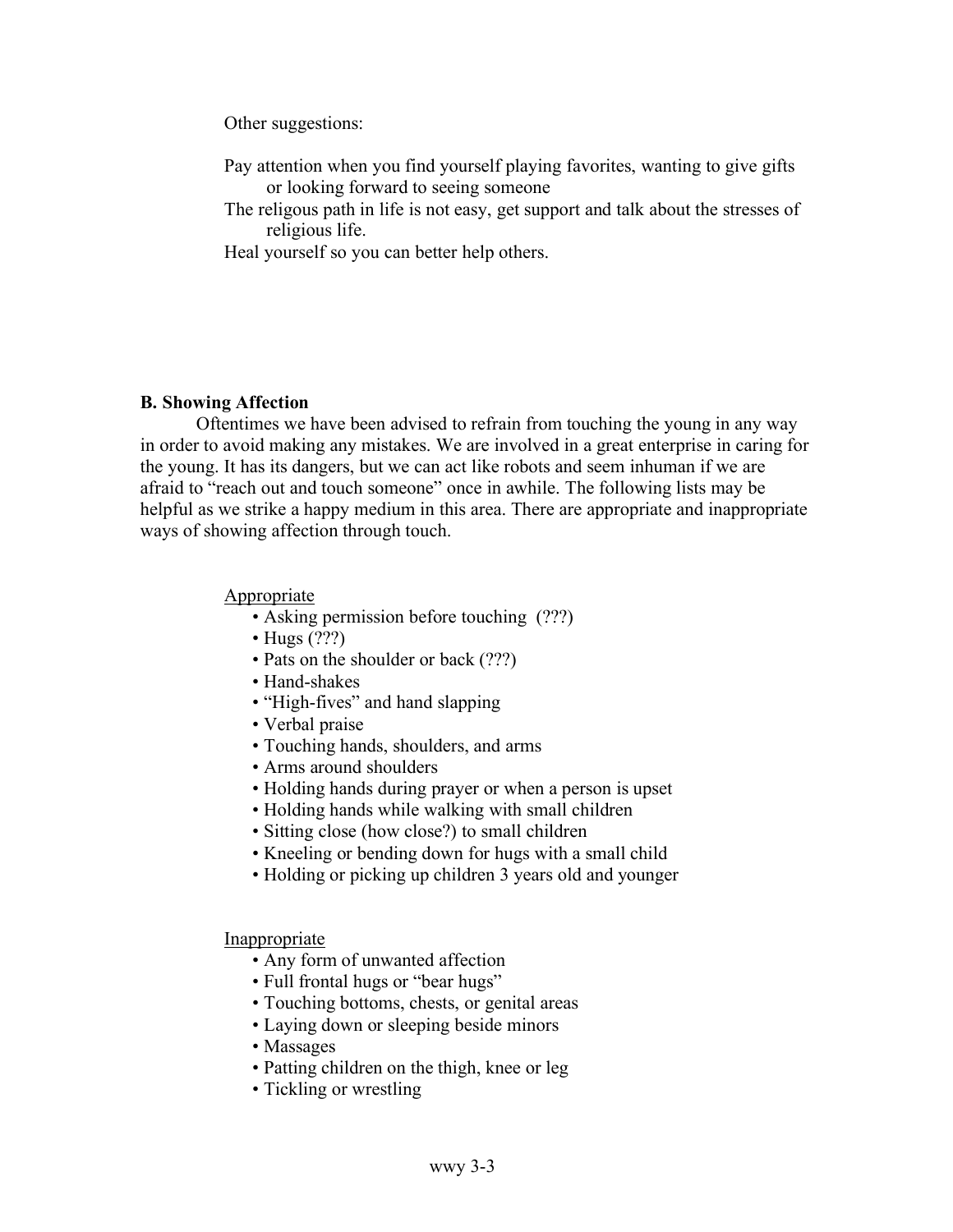- Touching or hugging from behind
- Games involving inappropriate touching (???)
- Kisses on the mouth (What about other kisses?)
- Showing affection in isolated areas of the program such as bedrooms, closets, restricted areas, or other private rooms.
- Compliments that relate to physique or body development

#### **C. Protecting Ourselves**

Sometimes we are afraid that someone is going to accuse us of something that we never intended or something we never even did. Operating under the fear of something coming down on us limits our effectiveness. There are a number of things that can help us be at ease in our work with the young. We should understand that we are free to mention any concerns we might have regarding false accusations arising against us. We have no guarantee that false accusations against us will not arise. A discussion with the Director, Principal, and/or one's supervisor might produce practices that can help in this regard. At the same time a discussion might be necessary because we sometimes find ourselves in situations which could lead to false accusations if they are not modified in some way. A simple discussion can be helpful in lessening concerns we have as we strive to provide a safe environment for children.

A "minor" is anyone under the age of 18.

- 1. Avoid these behaviors which can lead to false accusations:
	- Meeting alone in isolated places
	- Showing favoritism
	- Engaging in physical contact that can be misinterpreted
	- Wearing provocative or revealing attire
	- Giving money to a "special" minor
	- Meeting in homes and bedrooms without others present
	- Being nude in front of minors (or without street clothing)
- Sleeping in bed with minors or sharing a room with them (lying in a bed with a minor)
	- Giving special or secret gifts
	- Graphically discussing sexual activities or allowing others to do so
	- Keeping secrets about relationships
	- Failing to adhere to uniform or accepted standards of affection
	- Showing affection when no one else was around
	- Staring while others were dressing or showering
	- Commenting on the body of a minor
	- Taking pictures while minors are dressing or showering
	- Shaming or belittling an individual

What about bringing up sexuality issues?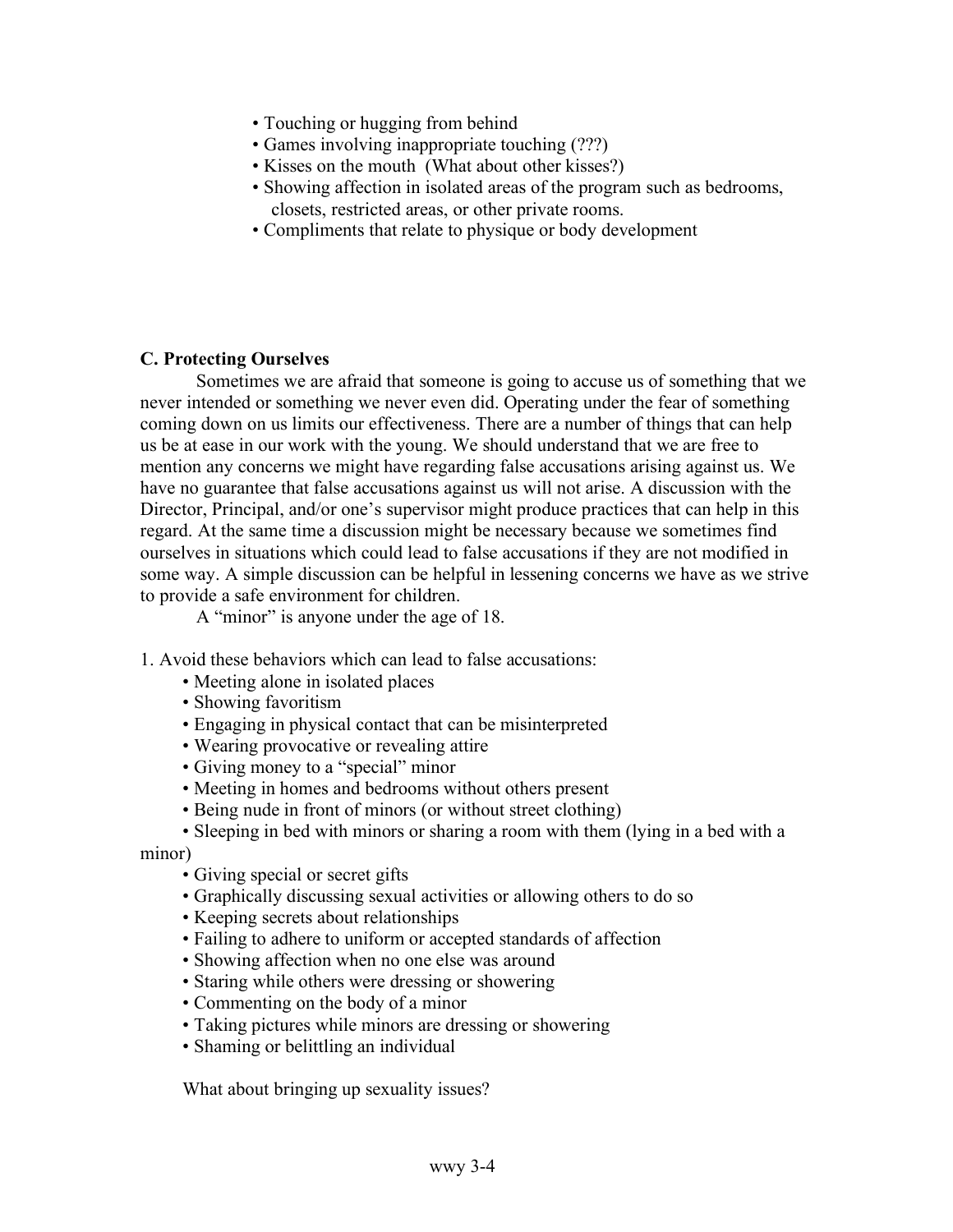2. Boundary Violations to Avoid--Sexual offenders violate physical, emotional, and behavioral boundaries. So be careful to avoid and watch for these kinds of violations.

- a. Physical boundary violations mean touching too much or touching in ways that most adults would not touch a child. **(may need to redefine this more clearly).** Some examples are:
	- Roughhousing or wrestling
	- Tickling
	- Encouraging minors to jump on an adult
	- Accidentally touching inappropriately
	- Putting legs around a minor
	- Holding or hugging when the minor resists
	- Too many hugs or hugs with too much body contact
- b. Emotional Boundary violations mean treating the relationship with a child as if it were a romantic or intimate adult relationship **(that's one definition, but actually includes more, need to rewrite).** Some examples are:
	- Spending too much time with a minor
	- Calling or writing too much
	- E-mailing or Texting or Blogging too much
	- Getting involved in too many of the minor's activities
	- Acting too possessive
- c. Behavioral boundary violations mean involving a child in activities that
	- his/her parents would not allow the child to do. Some examples are:
	- Ridiculing the beliefs of a minor's parents
	- Allowing a minor to do things against the wishes of parents
	- Offering minors cigarettes, alcohol or drugs
	- Allowing minors to look at pornography
	- Allowing minors to visit inappropriate internet sites
	- Giving minors gifts without the parents' permission
	- Asking a minor to keep secrets from his or her parents

#### 3. Mutual Support **(here is a good place to talk about having good boundaries, which includes saying something to someone who is acting inappropriately. Talk about how difficult this is, but why it's important)**

Probably the best way we can protect ourselves is through mutual support. The whole idea of creating safe environments will not work if all involved are not wary of possible mistakes anyone can make. To see some action that could be called into question and let it go does not help the individual or the environment. Speak to each other about your concerns. Tell the person involved. If each one doesn't help the other, who will? Let the Director, the Principal or your supervisor know when you see something that could lead to a possible allegation. No one is accusing anyone of anything. We are just being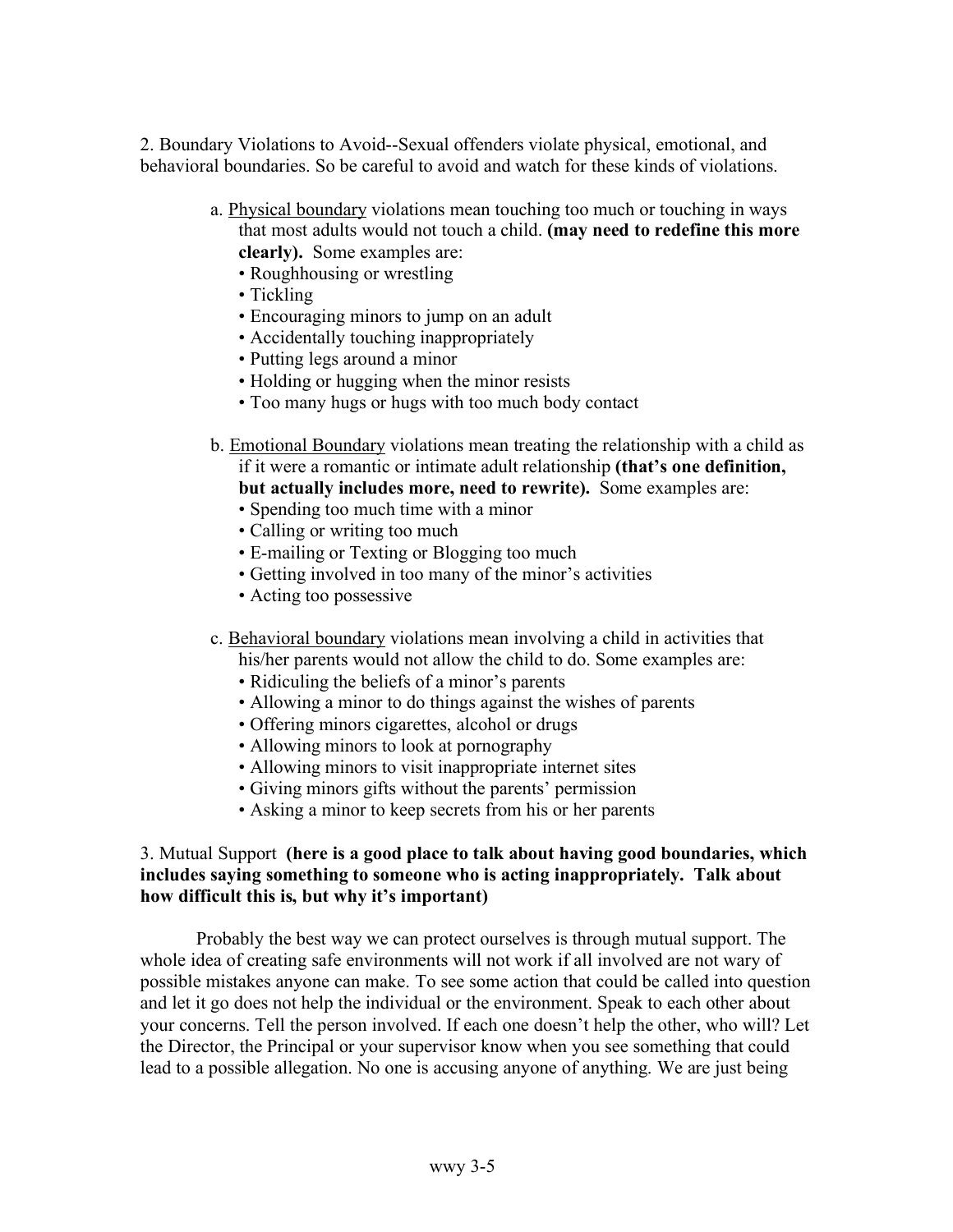preventive here. It might be good for each person to ask someone else to watch him/her. If we are all helping one another, there's less chance any of us can fail.

#### **D. Warning Signs to Be Wary of in Protecting Children**

#### **(This section is good, but may need some updating based on research)**

Preferential offenders would rather have a child for a social, romantic, and sexual partner than an adult. This person will seek jobs, volunteer work, and other activities where he or she will have ample opportunity to be with the kind of child preferred.

Situational offenders are people who do not necessarily prefer children but offend because of certain circumstances. This person might offend at a difficult time of his/her life. This person may be more likely to offend when drunk, depressed, or severely anxious.

There are a number of characteristics that can be named for male and female offenders. The offender doesn't necessarily exhibit all of the characteristics. Still it is good to know them for our own knowledge.

| <b>MALE</b><br>Abused as a child<br>Psychiatric problems<br>Delinquent or antisocial actions<br>Caregiver inconsistency                           | <b>Childhood History</b>           | <b>FEMALE</b><br>Raised in excessively strict home<br>Poor school performance<br>Caregiver inconsistency |
|---------------------------------------------------------------------------------------------------------------------------------------------------|------------------------------------|----------------------------------------------------------------------------------------------------------|
|                                                                                                                                                   | <b>Personality Characteristics</b> |                                                                                                          |
| Low self esteem<br>Distorted beliefs about sex<br>Distorted beliefs about children<br>Not a team player<br>Denies stress<br>Sees self as a victim |                                    | Exhibits poor judgment<br>Illogical or bizarre thinking<br>Overall sense of inadequacy                   |
| Uses alcohol or other drugs<br>Poor impulse control<br>Easily frustrated<br>Prior arrests for other types of offenses                             | <b>Behaviors</b>                   | Uses alcohol or other drugs<br>Few accomplishments<br>Deceitful                                          |
|                                                                                                                                                   | <b>Interpersonal Relationships</b> |                                                                                                          |
| Prefers to interact with children<br>Pattern of dating single mothers<br>Unable to form attachments                                               |                                    | Lonely, socially isolated<br>Married as a teenager<br>Single, divorced, or dysfunctional marriage        |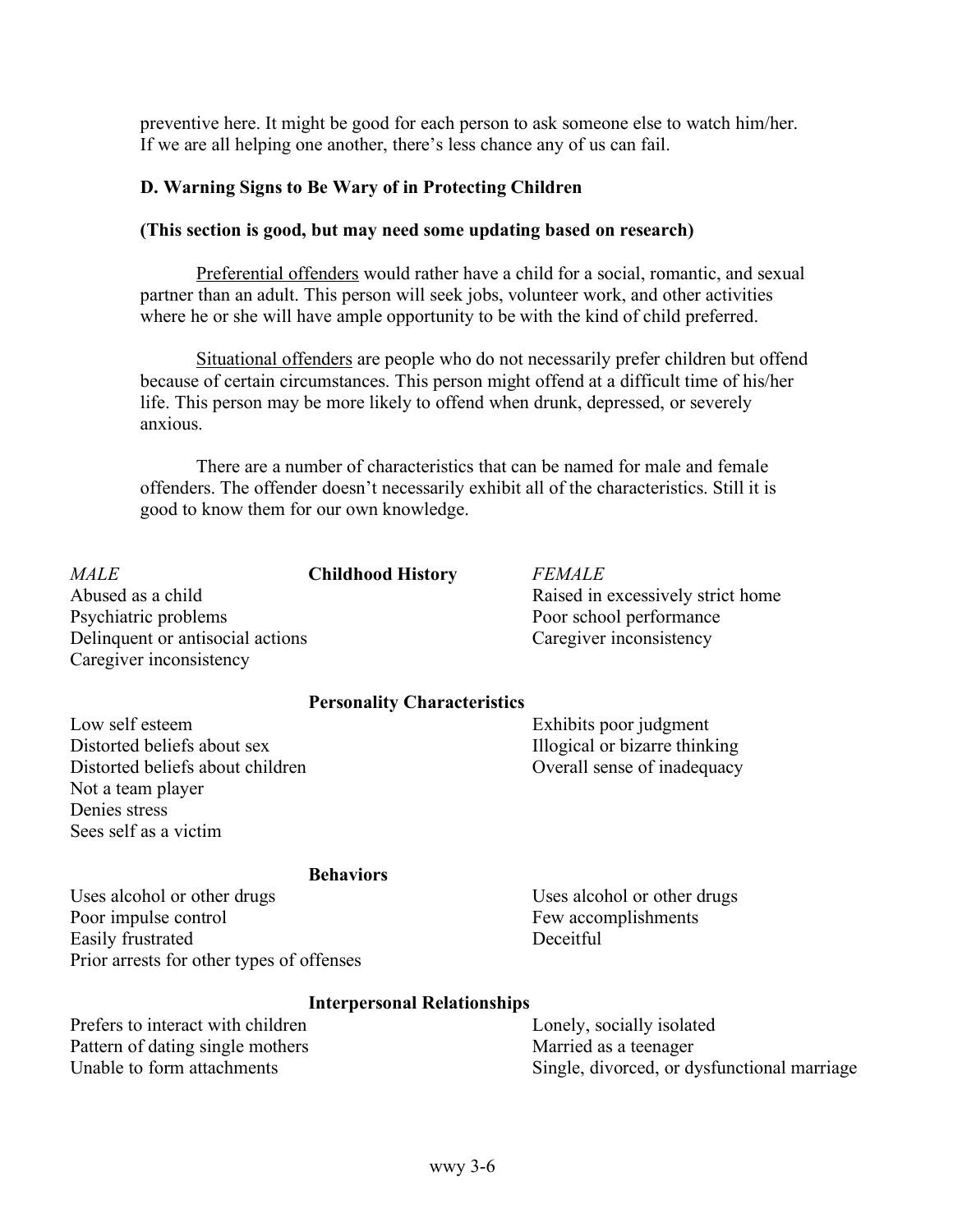#### **Employment**

Frequent or abrupt relocations More likely to be paid caregiver Unstable work history Un- or underemployed Anxious to be hired for position with children

#### **Interactions with Children**

Distorted perceptions of children More likely to use seduction Prefers one-on-one interactions with children Seeks affection from children Photographs children Blames children Selects hobbies appealing to children Identifies with children better than adults

- 1. Watch for these warning signs for preferential offenders:
	- Finds reasons to spend time alone with minors
	- Discourages other adults from participating or monitoring
	- Prefers time with minors rather than with peers
	- Gives gifts to minors especially without permission
	- Goes overboard with physical contact with minors
	- Always wants to wrestle or tickle minors
	- Shows favoritism toward certain minors
	- Treats minors like equals or adults
	- Keeps secrets with minors
	- Ignores policies about dealing with minors
	- Breaks the rules
	- Uses inappropriate language with minors
	- Tells "off-color" jokes to minors
- 2. Watch for these warning signs for situational offenders:
	- Excessive use of alcohol
	- Uses drugs
	- Experiencing anxiety or depression
	- Has trouble coping with loneliness
	- Facing rejection or disappointment
	- Coping with personal loss
	- Feels unappreciated and unrewarded for hard work
	- Becoming increasingly dependent on a "convenient" relationship with a minor, such as a minor who works in the house or is already involved with the individual.

#### **E. Reporting Procedures**

When a complaint or allegation is received, there is no need to panic. Just follow the procedures shown in the Working with Youth document, Safe Children Policy, sections 1.04 to 1.09D.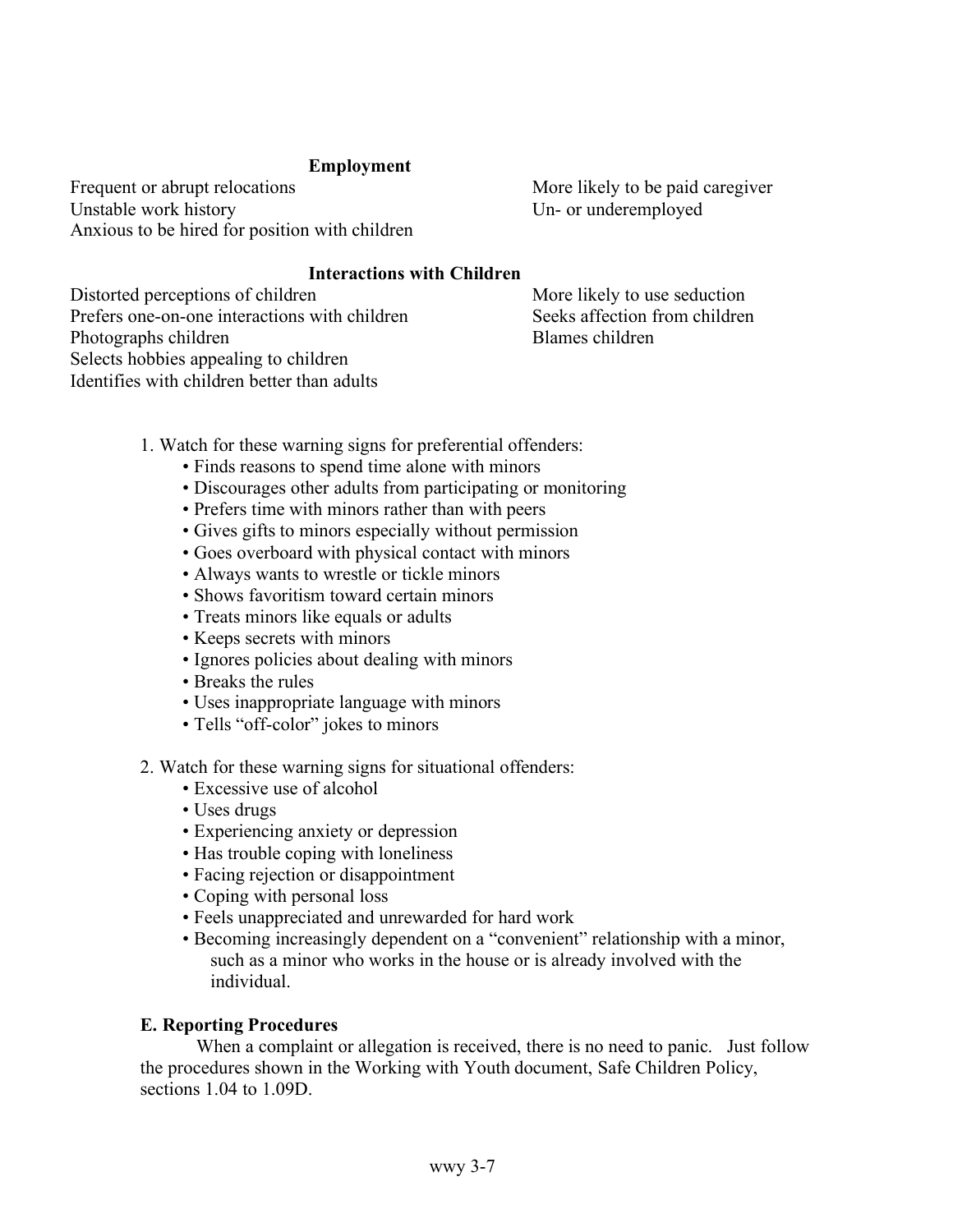Just follow the procedures and the proper authorities will take care of it. Be understanding and compassionate to the one making the complaint or allegation. Don't make any judgments. Tell the person that you are going to report it and that he/she should report it also. Here are the steps and what immediately follows the reporting of a complaint or allegation.

- a. The one who receives the complaint or allegation reports the allegation to the appropriate agency as described in the sections listed above.
- b. He/she then also reports it to the local Salesian director.
- c. The local Salesian director makes sure the complaint has been reported and reports it to the Provincial.
- d. If the accused is a Salesian, the Provincial immediately informs the accused and removes him from ministry, pending civil and Province investigations.
- e. If the accused is an employee or volunteer, the local Salesian director immediately informs the accused person's supervisor who will remove the person from employment or voluntary service, pending a civil investigation.
- f. In those institutions owned by a diocese, the allegation is reported to the appropriate diocesan authority, according to diocesan policy.
- g. Upon completion of an investigation, the case is referred to the Review Board for a review and recommendation if the accused is a Salesian.

#### **F. Looking Out For Children**

One thing that is true about creating a safe environment for children is that we have little control over other environments where children spend their time. We also have to have an eye for spotting signs indicating that abuse may have occurred elsewhere.

Sometimes children do not receive the care they need. You may notice one of the following in a child: lack of medical or dental care; chronically dirty or unbathed; truancy; lack of proper supervision at home; lack of proper nutrition; lack of adequate shelter; self-destructive feelings or behavior; or alcohol or drug abuse. Behavioral indicators of neglect could include some or all of the following: begging, or stealing food; extended stays at school; constant fatigue or listlessness; alcohol or drug abuse; stating that there is no caretaker; behavior extremes; overly adaptive behavior (adult-like or infantile); lagging in mental/emotional development; or attempting suicide.

Every time a child has a cut or scratch on him/her doesn't mean there's been abuse. Certain patterns of injuries can be signs of physical abuse. Bruises, welts, and belt marks on the face, lips, mouth, neck, wrists, or ankles that cannot be explained could indicate abuse. When these occur on several surface planes at the same time, there's the possibility of abuse. Burns that cannot be sufficiently explained may indicate abuse. Where injuries occur can give clues to abuse. Usually injuries would not occur on the back of the neck, on the torso, buttocks, or thighs. Injuries to both eyes or both cheeks might indicate abuse. Usually an accident would happen only to one side. Some behavioral indicators of physical abuse are: a child is wary of contacts with parents or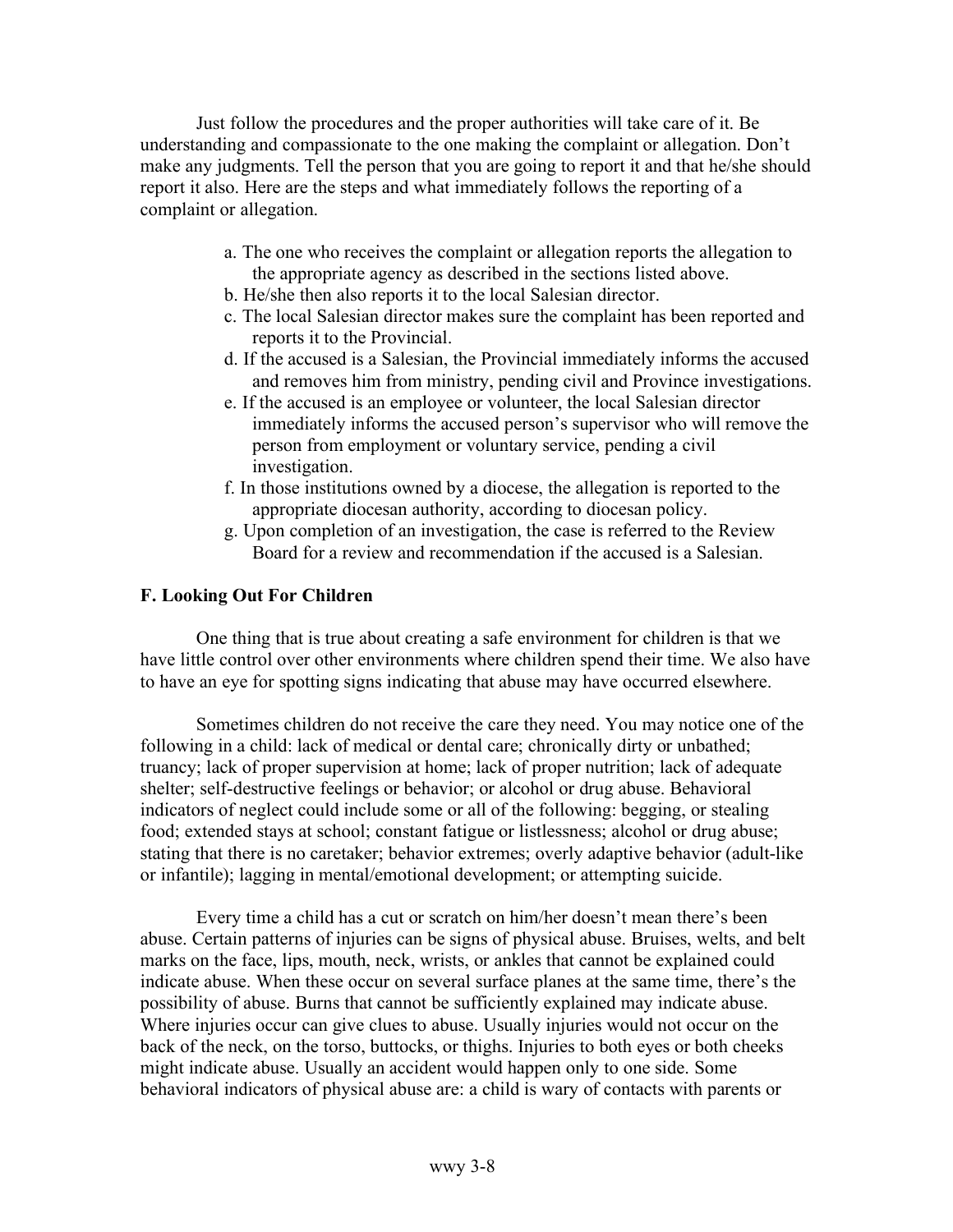other adults; a child is apprehensive when another child cries; extremes in behavior; aggressiveness, withdrawal, or extreme mood changes; afraid to go home; running away; reports injury by parents; self-injurious behaviors; wears inappropriate clothing for weather; low self esteem; or attempts suicide.

There is also the possibility of sexual abuse. There are physical and behavioral indicators to watch for in these situations. The physical indicators can be quite obvious as, for example, a pregnancy. A person may have difficulty walking or sitting if abuse has occurred. There may be bloody underclothing, painful discharge of urine, repeated urinary infections, or pain or itching in the genital area. Behavioral indicators could include one, some, or all of the following: unwilling to change for gym class; withdrawal, fantasy, or infantile behavior; bizarre, sophisticated or unusual knowledge of sex; seductive or promiscuous behavior; poor peer relationships; engaging in prostitution; truancy, delinquency, or running away; reports sexual abuse; forces sexual activity on other children; or extreme fear of being touched or physically examined.

Suppose a child even hints to you that he/she has been abused. You can be uncomfortable, but you may be the one who can help the child out. Encourage the child to talk freely. Don't make any judgmental comments. Show that you understand and take seriously what the child has to say. Assure the child that he/she did the right thing in telling you. Make sure you tell the child that he/she is not to blame for what happened. Tell the child that you are going to get help for him/her.

Report the abuse as listed in the Working with Youth document, Safe Children Policy, sections 1.04 to 1.09D. Follow the steps listed above for reporting (Section E).

#### **G. Internet and Pornography**

Unfortunately, there are people out there who target young people through the use of the computer. There are many articles and books written about the dangers of pornography and the Internet. We can get into all kinds of discussions about what pornography is, but perhaps we could just keep in mind what Supreme Court Justice Stewart Potter said: "I can't define it, but I know it when I see it." We should know that legally there are four categories of porn for which you could be arrested and jailed. They are:

- 1. Materials harmful to children represent nudity or sex that has prurient appeal for minors, is offensive and unsuitable for minors, and lacks serious value for minors (soft core).
- 2. Indecency could be defined as materials that include messages or pictures on telephone, radio, or broadcast TV that are patently offensive descriptions or depictions of sexual or excretory organs or activities.
- 3. Obscenity is graphic material that is obsessed with sex and/or sexual violence and is, therefore, prurient, patently offensive, and lacking in serious value (hard core).
- 4. Child pornography is material that visually depicts children (even virtual) under the age of 18 engaged in actual or simulated sexual activity, including lewd exhibition of the genitals.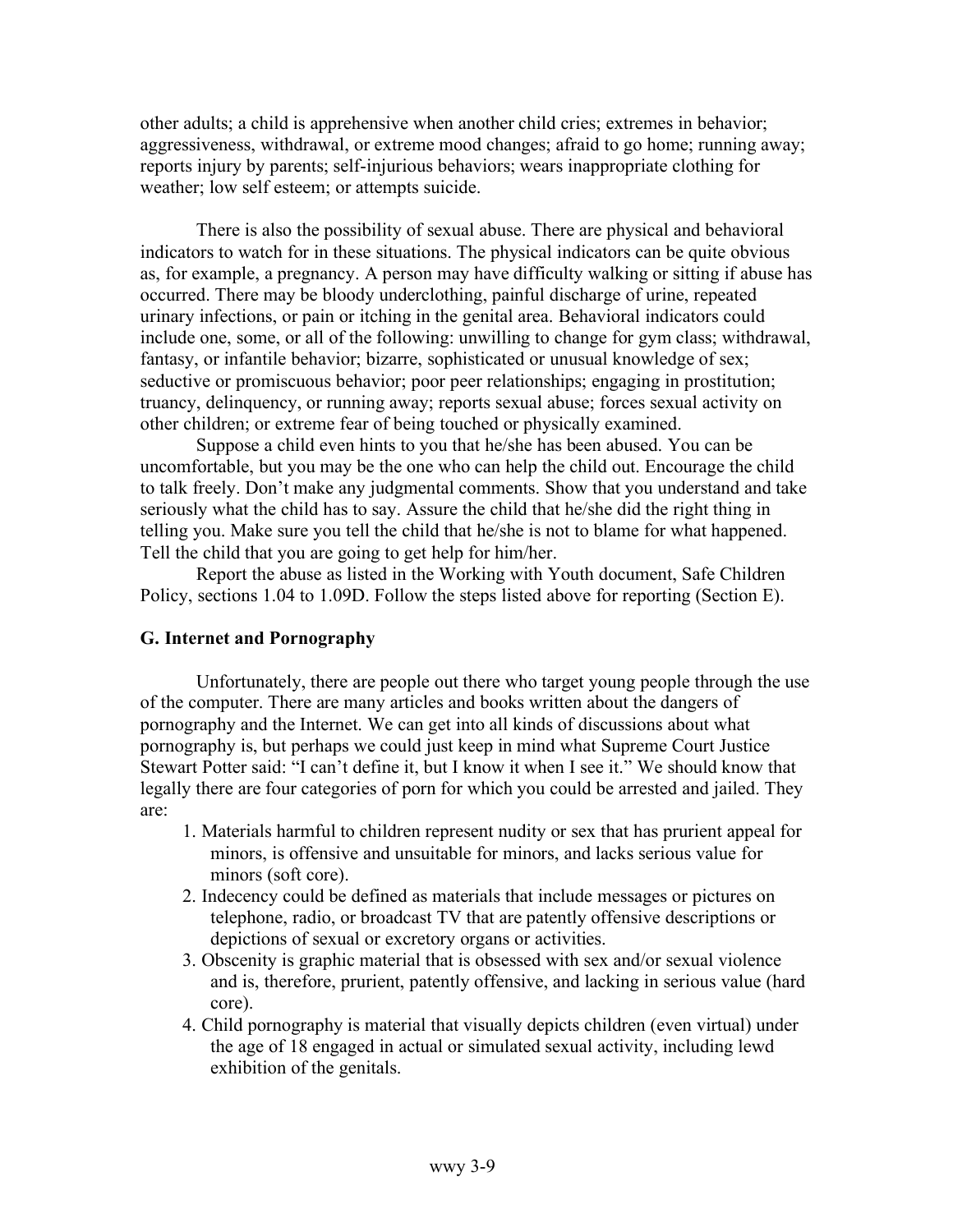#### **H. What Else Can You Do?**

The whole idea is to create a safe environment for young people. The Catholic Church is in the midst of a national effort to do all it can to be in the forefront of organizations dedicated to making people aware of the fact that we all can do something to stop child sexual abuse. The more we learn about the problem of sexual abuse towards children the better we will be able to prevent future occurrences of this terrible crime against our children, our most precious gift. Awareness will not stop people from being perverted, but it will stop perverted people from being able to act. Here are some things you can do.

- 1. Take time to understand the dynamics of sexual abuse. The more you know the greater will be your awareness. Enroll in diocesan courses and attend workshops offered.
- 2. When you work with young people, seek the support and presence of other adults.
- 3. Protect yourself and the youth you serve by adhering to the guidelines and policies that you have learned. Review them every once in a while.
- 4. Listen to individuals who want to share their experiences of abuse. Give them comfort and support.
- 5. Respond strongly to situations of boundary violations. Prevent things from getting to the point where allegations can be made.
- 6. Encourage parents to speak positively to their children whenever you have a chance.
- 7. If you are a leader, don't hesitate to intervene by speaking directly with the person(s) involved in situations of inappropriate boundaries. Encourage each person to monitor someone in the group so each person has someone watching his/her behaviors.
- 8. Look at all the youth activities that are going on in your program. Make sure that ordinarily there are at least two supervisors for each activity.
- 9. Understand that you have the opportunity to reduce the number of tragedies that have affected so many in our society.

#### **NOTE: THIS DOCUMENT SHOULD BE ADAPTED LOCALLY!**

This document has been revised and approved by the Provincial and his council on: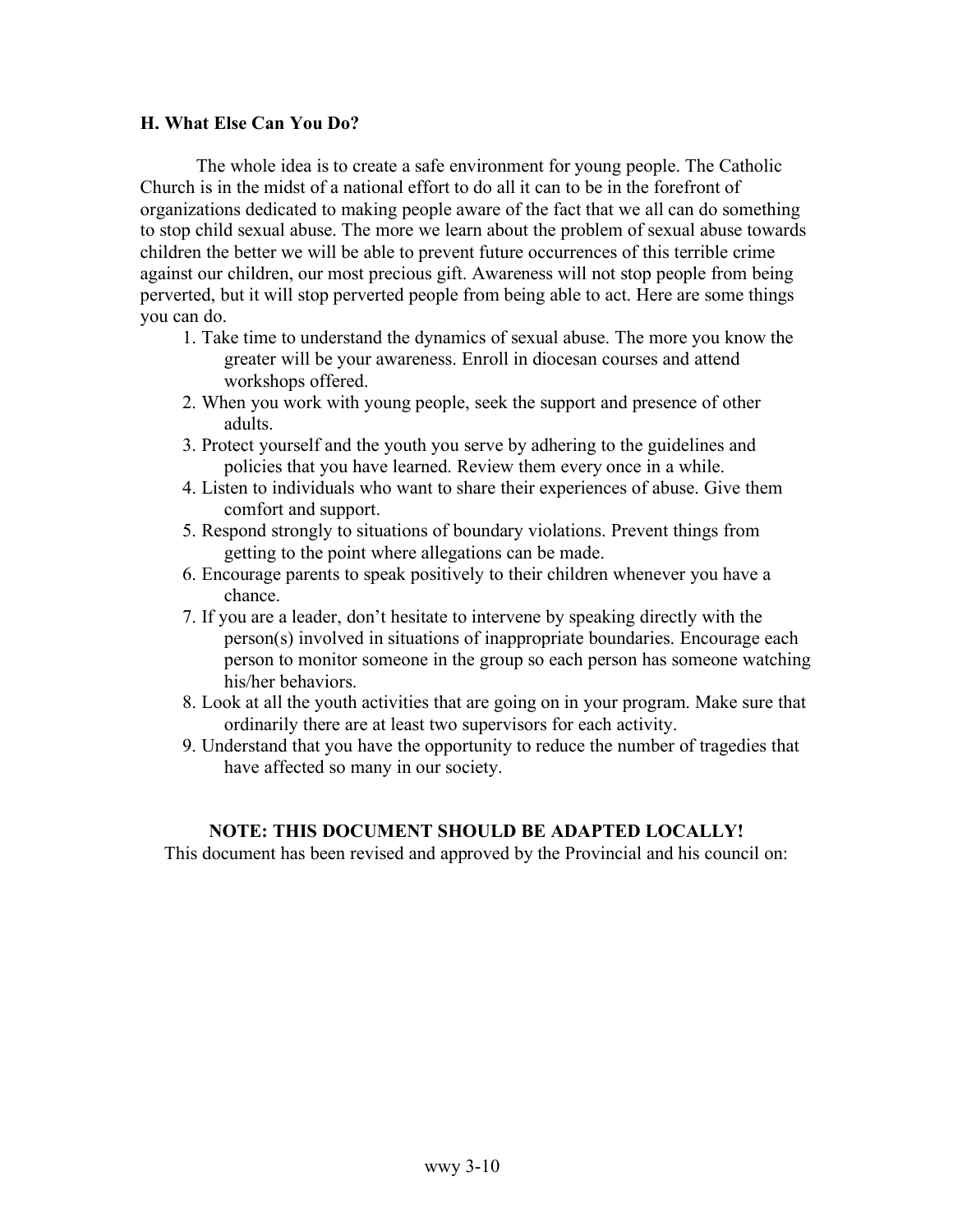# **SUSPECTED CHILD ABUSE REPORT**<br>To Be Completed by Mandated Child Abuse Reporters<br>Pursuant to Penal Code Section 11166

| Pursuant to Penal Code Section 11166 |  |
|--------------------------------------|--|
|--------------------------------------|--|

|                     |                       |                                                                                                                                                                                          | PLEASE PRINT OR TYPE      |                   |                                               |  |                                                                            | <b>CASE NUMBER:</b> |                                             |            |  |                         |
|---------------------|-----------------------|------------------------------------------------------------------------------------------------------------------------------------------------------------------------------------------|---------------------------|-------------------|-----------------------------------------------|--|----------------------------------------------------------------------------|---------------------|---------------------------------------------|------------|--|-------------------------|
|                     |                       | NAME OF MANDATED REPORTER                                                                                                                                                                |                           |                   | TITLE                                         |  |                                                                            |                     | MANDATED REPORTER CATEGORY                  |            |  |                         |
| REPORTING           | PARTY                 | REPORTER'S BUSINESS/AGENCY NAME AND ADDRESS                                                                                                                                              |                           |                   | Street<br>City<br>Zip                         |  |                                                                            | <b>OYES ONO</b>     | DID MANDATED REPORTER WITNESS THE INCIDENT? |            |  |                         |
|                     |                       | REPORTER'S TELEPHONE (DAYTIME)<br>SIGNATURE                                                                                                                                              |                           |                   |                                               |  |                                                                            |                     | TODAY'S DATE                                |            |  |                         |
|                     |                       | <b>J LAW ENFORCEMENT J COUNTY PROBATION</b>                                                                                                                                              |                           |                   | <b>AGENCY</b>                                 |  |                                                                            |                     |                                             |            |  |                         |
|                     |                       | COUNTY WELFARE / CPS (Child Protective Services)                                                                                                                                         |                           |                   |                                               |  |                                                                            |                     |                                             |            |  |                         |
| <b>REPORT</b>       | NOTIFICATION          | <b>ADDRESS</b>                                                                                                                                                                           | Street                    |                   | City                                          |  |                                                                            | Zip                 |                                             |            |  | DATE/TIME OF PHONE CALL |
| മ                   |                       | OFFICIAL CONTACTED - TITLE                                                                                                                                                               |                           |                   |                                               |  |                                                                            |                     | TELEPHONE                                   |            |  |                         |
|                     |                       | NAME (LAST, FIRST, MIDDLE)                                                                                                                                                               |                           |                   |                                               |  |                                                                            |                     | BIRTHDATE OR APPROX. AGE                    | <b>SEX</b> |  | <b>ETHNICITY</b>        |
|                     |                       | <b>ADDRESS</b>                                                                                                                                                                           | Street                    |                   | City                                          |  |                                                                            | Zip                 | TELEPHONE                                   |            |  |                         |
| C. VICTIM           | One report per victim | PRESENT LOCATION OF VICTIM                                                                                                                                                               |                           |                   |                                               |  | SCHOOL                                                                     |                     | CLASS                                       |            |  | GRADE                   |
|                     |                       | PHYSICALLY DISABLED?                                                                                                                                                                     | DEVELOPMENTALLY DISABLED? |                   | OTHER DISABILITY (SPECIFY)                    |  |                                                                            |                     | PRIMARY LANGUAGE                            |            |  |                         |
|                     |                       | <b>DYES ONO</b>                                                                                                                                                                          | <b>OYES ONO</b>           |                   |                                               |  |                                                                            |                     | SPOKEN IN HOME                              |            |  |                         |
|                     |                       | IN FOSTER CARE?                                                                                                                                                                          |                           |                   |                                               |  | IF VICTIM WAS IN OUT-OF-HOME CARE AT TIME OF INCIDENT, CHECK TYPE OF CARE: |                     | TYPE OF ABUSE (CHECK ONE OR MORE)           |            |  |                         |
|                     |                       | <b>O</b> YES                                                                                                                                                                             | <b>O DAY CARE</b>         |                   |                                               |  | J CHILD CARE CENTER J FOSTER FAMILY HOME J FAMILY FRIEND                   |                     | O PHYSICAL O MENTAL O SEXUAL O NEGLECT      |            |  |                         |
|                     |                       | OND                                                                                                                                                                                      |                           |                   | O GROUP HOME OR INSTITUTION J RELATIVE'S HOME |  |                                                                            |                     | <b>O OTHER (SPECIFY)</b>                    |            |  |                         |
|                     |                       | RELATIONSHIP TO SUSPECT                                                                                                                                                                  |                           |                   |                                               |  | PHOTOS TAKEN?                                                              |                     | DID THE INCIDENT RESULT IN THIS             |            |  |                         |
|                     |                       | <b>NAME</b>                                                                                                                                                                              |                           |                   | <b>SEX</b><br><b>ETHNICITY</b>                |  | OYES JNO                                                                   | <b>NAME</b>         | VICTIM'S DEATH? DYES ONO OUNK               |            |  | SEX ETHNICITY           |
|                     | <b>VICTIM'S</b>       | <b>BIRTHDATE</b><br><b>BIRTHDATE</b><br>SIBLINGS<br>3.                                                                                                                                   |                           |                   |                                               |  |                                                                            |                     |                                             |            |  |                         |
|                     |                       |                                                                                                                                                                                          |                           |                   |                                               |  | 4.1                                                                        |                     |                                             |            |  |                         |
|                     |                       | NAME (LAST, FIRST, MIDDLE)                                                                                                                                                               |                           |                   |                                               |  |                                                                            |                     | BIRTHDATE OR APPROX. AGE                    | SEX        |  | <b>ETHNICITY</b>        |
| D. INVOLVED PARTIE: | PARENTS/GUARDIANS     | <b>ADDRESS</b>                                                                                                                                                                           | Street                    | City              | Zip                                           |  | HOME PHONE                                                                 |                     | <b>BUSINESS PHONE</b>                       |            |  |                         |
|                     | VICTIM'S              | NAME (LAST, FIRST, MIDDLE)                                                                                                                                                               |                           |                   |                                               |  |                                                                            |                     | BIRTHDATE OR APPROX. AGE                    | SEX        |  | <b>ETHNICITY</b>        |
|                     |                       | <b>ADDRESS</b>                                                                                                                                                                           | <b>Street</b>             | City              | Zip                                           |  | HOME PHONE                                                                 |                     | <b>BUSINESS PHONE</b>                       |            |  |                         |
|                     |                       |                                                                                                                                                                                          |                           |                   |                                               |  |                                                                            |                     |                                             |            |  |                         |
|                     |                       | SUSPECT'S NAME (LAST, FIRST, MIDDLE)                                                                                                                                                     |                           |                   |                                               |  |                                                                            |                     | BIRTHDATE OR APPROX. AGE                    | <b>SEX</b> |  | <b>ETHNICITY</b>        |
|                     | <b>SUSPEC</b>         | ADDRESS                                                                                                                                                                                  | Street                    |                   | City                                          |  | Zip                                                                        |                     | <b>TELEPHONE</b>                            |            |  |                         |
|                     |                       | OTHER RELEVANT INFORMATION                                                                                                                                                               |                           |                   |                                               |  |                                                                            |                     |                                             |            |  |                         |
|                     |                       | IF NECESSARY, ATTACH EXTRA SHEET(S) OR OTHER FORM(S) AND CHECK THIS BOX                                                                                                                  |                           |                   |                                               |  |                                                                            |                     | IF MULTIPLE VICTIMS, INDICATE NUMBER:       |            |  |                         |
| MATION              |                       | DATE / TIME OF INCIDENT                                                                                                                                                                  |                           | PLACE OF INCIDENT |                                               |  |                                                                            |                     |                                             |            |  |                         |
|                     |                       | NARRATIVE DESCRIPTION (What victim(s) said/what the mandated reporter observed/what person accompanying the victim(s) said/similar or past incidents involving the victim(s) or suspect) |                           |                   |                                               |  |                                                                            |                     |                                             |            |  |                         |
| E. INCIDENT INFOR   |                       |                                                                                                                                                                                          |                           |                   |                                               |  |                                                                            |                     |                                             |            |  |                         |
|                     |                       |                                                                                                                                                                                          |                           |                   |                                               |  |                                                                            |                     |                                             |            |  |                         |
|                     |                       |                                                                                                                                                                                          |                           |                   |                                               |  |                                                                            |                     |                                             |            |  |                         |
|                     |                       | SS 8572 (Rev. 12/02)                                                                                                                                                                     |                           |                   |                                               |  | <b>DEFINITIONS AND INSTRUCTIONS ON REVERSE</b>                             |                     |                                             |            |  |                         |

DO NOT submit a copy of this form to the Department of Justice (DOJ). The investigating agency is required under Penal Code Section 11169 to submit to DOJ a<br>Child Abuse Investigation Report Form SS 8583 if (1) an active in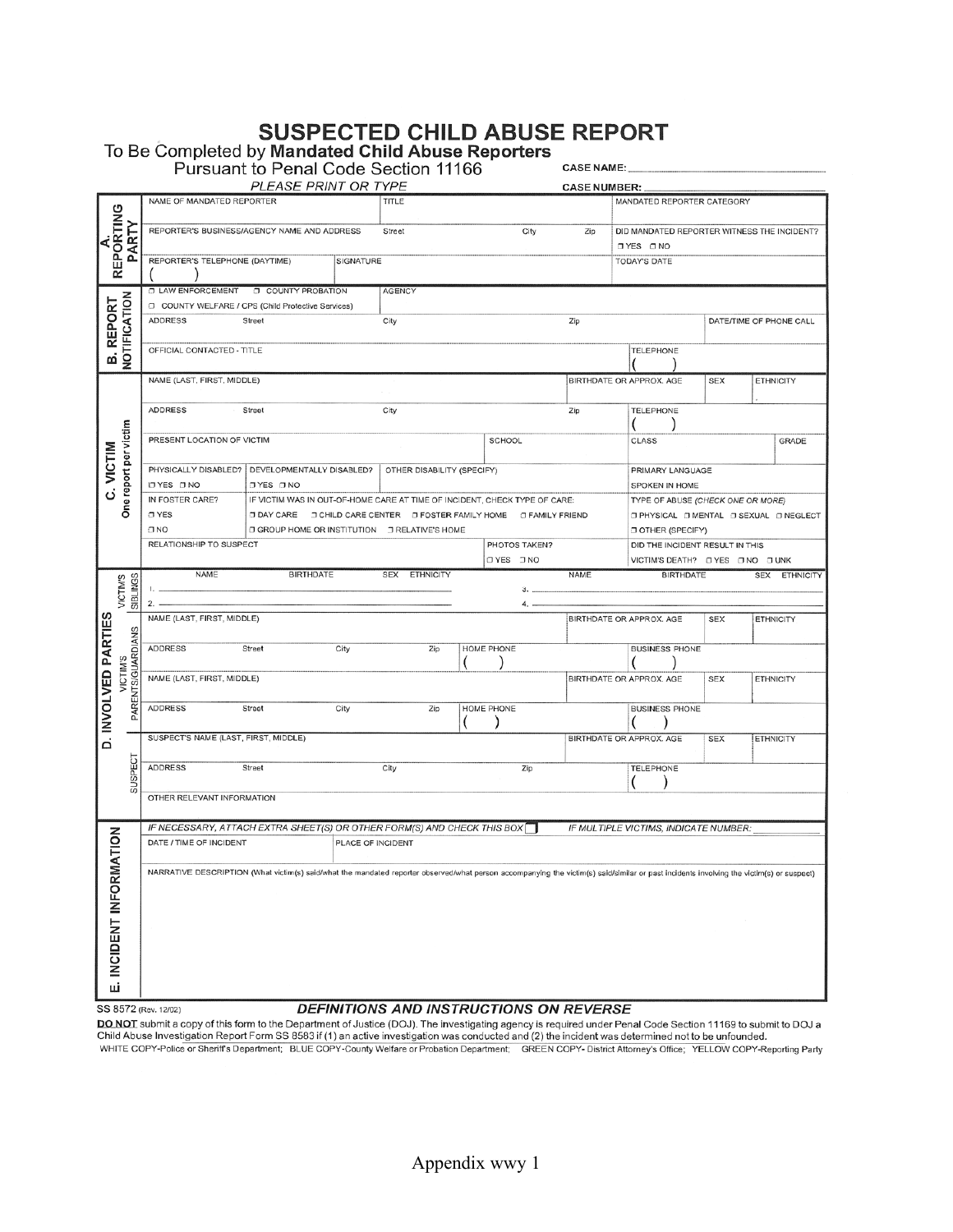## **Release Form for Media Recording**

|                                                                                                          |                                                                                                                                                                                                                                                                                                                       | I, the undersigned, do hereby grant or deny permission to resource to reganization                                                                                                                                                                                                                                                                                                              |  |  |  |  |
|----------------------------------------------------------------------------------------------------------|-----------------------------------------------------------------------------------------------------------------------------------------------------------------------------------------------------------------------------------------------------------------------------------------------------------------------|-------------------------------------------------------------------------------------------------------------------------------------------------------------------------------------------------------------------------------------------------------------------------------------------------------------------------------------------------------------------------------------------------|--|--|--|--|
|                                                                                                          |                                                                                                                                                                                                                                                                                                                       | to use the image of my child (print name), as marked by my<br>selection(s) below. Such use includes the display, distribution, publication, transmission, or<br>otherwise use of photographs, images, and/or video taken of my child for use in materials that<br>include, but may not be limited to, printed materials such as brochures and newsletters, videos,                              |  |  |  |  |
|                                                                                                          |                                                                                                                                                                                                                                                                                                                       | $\Box$ Deny permission to use my child's image at all.                                                                                                                                                                                                                                                                                                                                          |  |  |  |  |
|                                                                                                          |                                                                                                                                                                                                                                                                                                                       | $\Box$ Grant permission to use my child's image in the following ways (mark all that apply):                                                                                                                                                                                                                                                                                                    |  |  |  |  |
|                                                                                                          | $\Box$ Limited usage: I want my child's image used within the<br>organization setting only (not in the larger community).                                                                                                                                                                                             |                                                                                                                                                                                                                                                                                                                                                                                                 |  |  |  |  |
|                                                                                                          | <b>Limited usage:</b> I want my child's image used for <u>educational</u> materials only (not<br>❏<br>marketing). This could be either within<br>organization Or in the<br>marketing). This could be either within subsetion of in larger community. One example of this could be videos in parent education classes. |                                                                                                                                                                                                                                                                                                                                                                                                 |  |  |  |  |
| Limited usage: I want my child's image used on printed materials only (no digital or<br>⊔<br>video use). |                                                                                                                                                                                                                                                                                                                       |                                                                                                                                                                                                                                                                                                                                                                                                 |  |  |  |  |
|                                                                                                          |                                                                                                                                                                                                                                                                                                                       | Unrestricted usage: I give unrestricted permission for my child's image to be used in<br>print, video, and digital media. I agree that these images may be used by<br>organization for a variety of purposes and that these images<br>may be used without further notifying me. I do understand that the child's last name will<br>not be used in conjunction with any video or digital images. |  |  |  |  |
|                                                                                                          |                                                                                                                                                                                                                                                                                                                       | $Date$ <sub>____</sub>                                                                                                                                                                                                                                                                                                                                                                          |  |  |  |  |
|                                                                                                          | To: name                                                                                                                                                                                                                                                                                                              | Please make a copy of this form for your own records and mail or fax the original to:                                                                                                                                                                                                                                                                                                           |  |  |  |  |
|                                                                                                          |                                                                                                                                                                                                                                                                                                                       |                                                                                                                                                                                                                                                                                                                                                                                                 |  |  |  |  |
|                                                                                                          |                                                                                                                                                                                                                                                                                                                       |                                                                                                                                                                                                                                                                                                                                                                                                 |  |  |  |  |
|                                                                                                          |                                                                                                                                                                                                                                                                                                                       | ZipCode 200                                                                                                                                                                                                                                                                                                                                                                                     |  |  |  |  |
|                                                                                                          |                                                                                                                                                                                                                                                                                                                       | If you have questions, contact<br>at                                                                                                                                                                                                                                                                                                                                                            |  |  |  |  |

Appendix wwy 4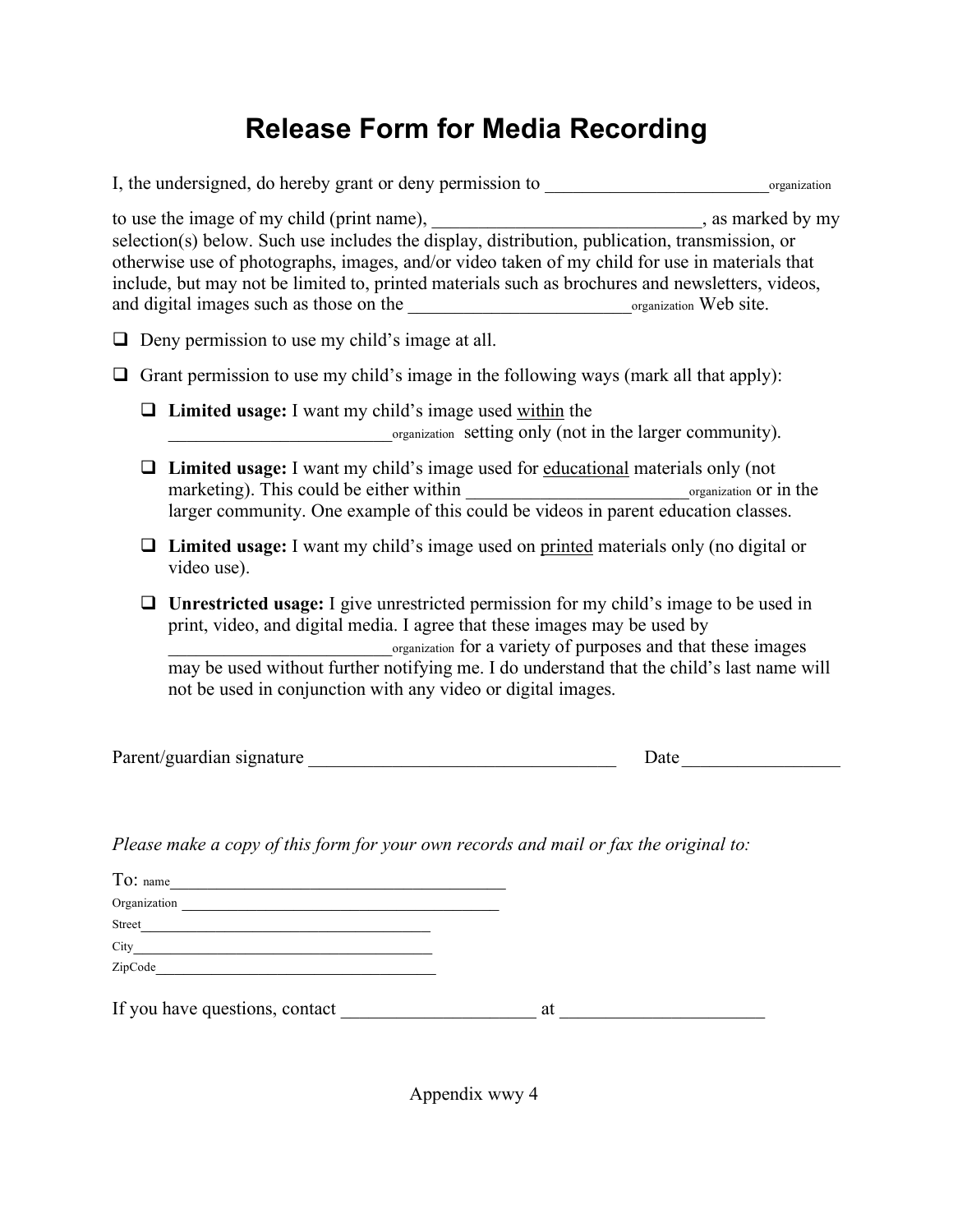#### **Salesian Society Acknowledgement Statement Requirements for Reporting Suspected Child Abuse**

#### **Print Name Location**

In Compliance with Section 1166 of the Penal Code, any person who is employed, or who wants to be employed by the Salesian Society must sign a statement to the effect that he or she has knowledge of the provisions of Section 11166 and will comply with its provisions.

**\_\_\_\_\_\_\_\_\_\_\_\_\_\_\_\_\_\_\_\_\_\_\_\_\_\_\_\_\_\_\_\_\_\_\_\_\_\_\_ \_\_\_\_\_\_\_\_\_\_\_\_\_\_\_\_\_\_\_\_\_\_\_\_\_\_\_\_\_\_** 

Section 11166 of the Penal Code requires any child care custodian, health practitioner, or employee of a child protective agency who has knowledge of or observes a child in his or her professional capacity or within the scope of his or her employment who he or she knows or reasonably suspects has been the victim of child abuse to report to the known or suspected instance of child abuse to a child protective agency immediately or as soon as practically possible by telephone and to prepare a written report thereof within 36 hours of receiving the information concerning the incident.

"'Child care custodian' includes teachers; an instructional aide, a teacher's aide, or a teacher's assistant employed by any public or private school, who has been trained in the duties imposed by this article, if the school district has so warranted to the School State Department of Education; a classified employee of any public school who has been trained in the duties imposed by this article.; and administrative officer, supervisor of child welfare and attendance, or certificated pupil personnel employee of any public or private school; ad administrator of a public or private day camp; an administrator or employee of a public or private youth center, youth recreation program, or youth organization;.."(Section 11165.7: Child Care Custodian).

'Health Practitioner' is a physician and surgeon, psychiatrist, psychologist, dentist, resident intern; podiatrist; chiropractor; licensed nurse; dental hygienist, optometrist, marriage, family, and child counselor; clinical social worker, or any other person who is currently licensed under division 2 (commencing with Section 500) of the Business and Professions Code. (Section 1165.8: Health Practitioner)."

This is to certify that I have knowledge of Section 11166 and that I will comply with its provisions.

 $\mathcal{L}_\text{max}$  , and the contract of the contract of the contract of the contract of the contract of the contract of

#### Signature

 $\mathcal{L}_\text{max}$ 

Date

Keep a copy of this signed form for your personal records and give the original to your supervisor. The supervisor should keep a copy locally, but the original should be sent to the Province Office.